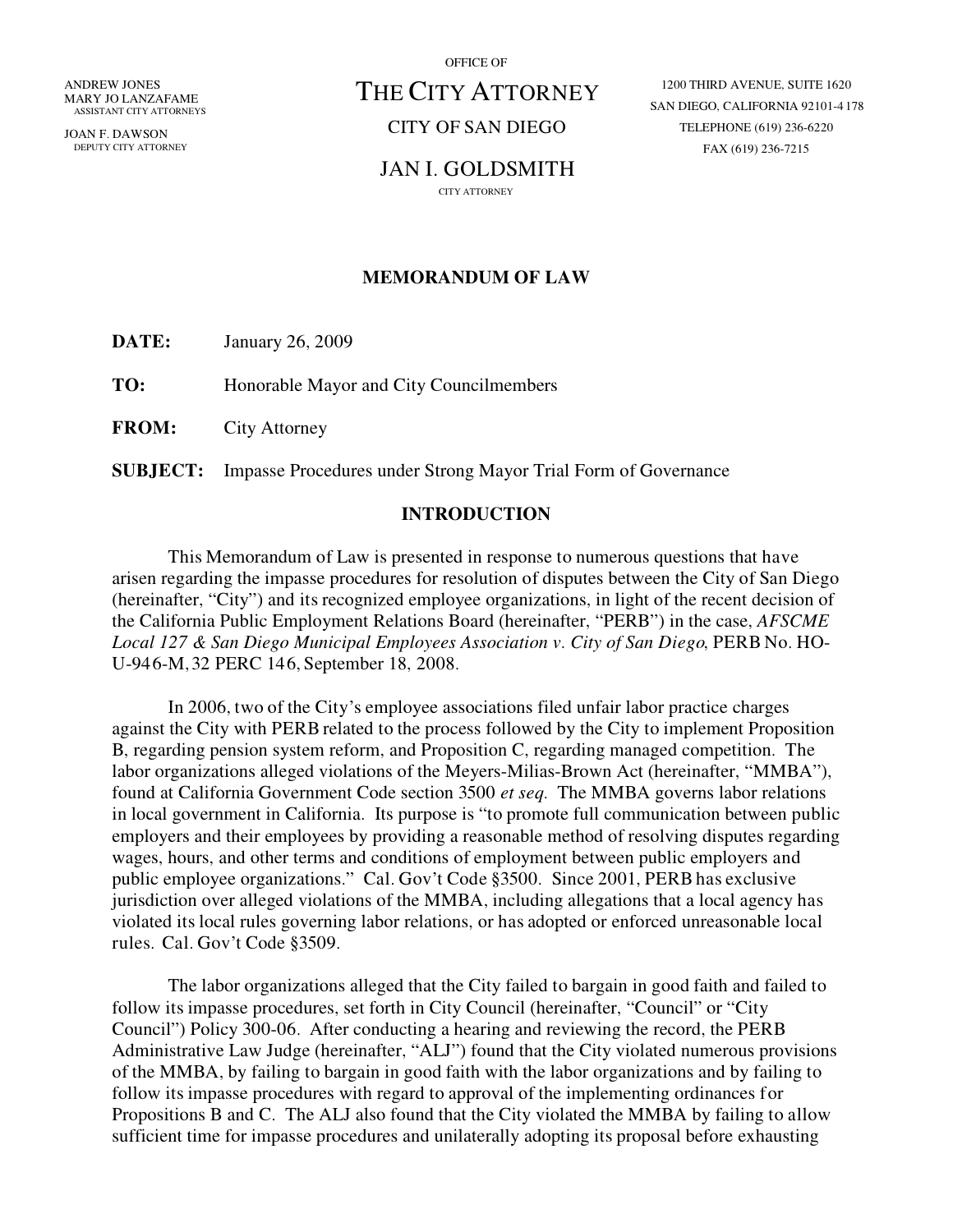its local impasse procedures. The ALJs decision was issued on August 22, 2008*. AFSCME Local 127 & San Diego Municipal Employees Association v. City ofSan Diego*, PERB No. LA-CE-352-M, 32 PERC 127, August 22, 2008. The ALJ ordered the City to cease and desist from (1) failing to follow its own impasse procedures and (2) failing to bargain in good faith. No exceptions were filed from the ALJ's proposed determination, and PERB finalized the decision, stating it was binding on the parties. *AFSCMELocal 127 & San Diego Municipal Employees Association v. City ofSan Diego*, PERB No. HO-U-946-M, 32 PERC 146, September 18, 2008 (hereinafter, "PERB decision").

The PERB decision underscores the importance of carefully following the City's existing impasse procedures, set forth in Council Policy 300-06, as well as the requirements of the San Diego City Charter (hereinafter, "Charter") and the MMBA. The PERB decision emphasizes that the City, as a public employer, must engage in collective bargaining with its represented employee organizations in good faith, as defined by state law. The respective roles of the Mayor and the Council in labor negotiations and impasse procedures are established by local rules, which must be applied before the City, as the employer, makes decisions regarding matters related to employment conditions and employer-employee relations, deemed by state law to be mandatory subjects of bargaining.

This Memorandum reviews the City's existing impasse procedure in relation to the Charter and state law provisions governing labor relations for California's cities and other local agencies. This Memorandum is intended to supersede any previous opinions of this Office in conflict with the legal conclusions set forth herein.<sup>1</sup>

#### **QUESTIONS PRESENTED**

1. Are the impasse procedures set forth in Council Policy 300-06, which provide for resolution of impasses between the City and its recognized employee organizations by a determination of the Civil Service Commission or the City Council after a hearing on the merits of the dispute, in conflict with Article XV of the Charter regarding the strong mayor trial form of governance?

2. If the impasse procedures are not in conflict with the Charter, how should they be implemented to comply with the Charter and state labor relations laws?

#### **SHORT ANSWERS**

1. No. The impasse procedures set forth in Council Policy 300-06 are not inconsistent, and must be harmonized with Article XV of the Charter, as well as state law provisions regarding

 $1$  This Memorandum specifically supersedes a Memorandum of Law, dated September 18, 2008, regarding the effect of the PERB decision; a Memorandum to the Honorable Mayor and City Council, dated December 4, 2006, regarding impasse procedures; and any other memoranda or opinions in conflict with this opinion.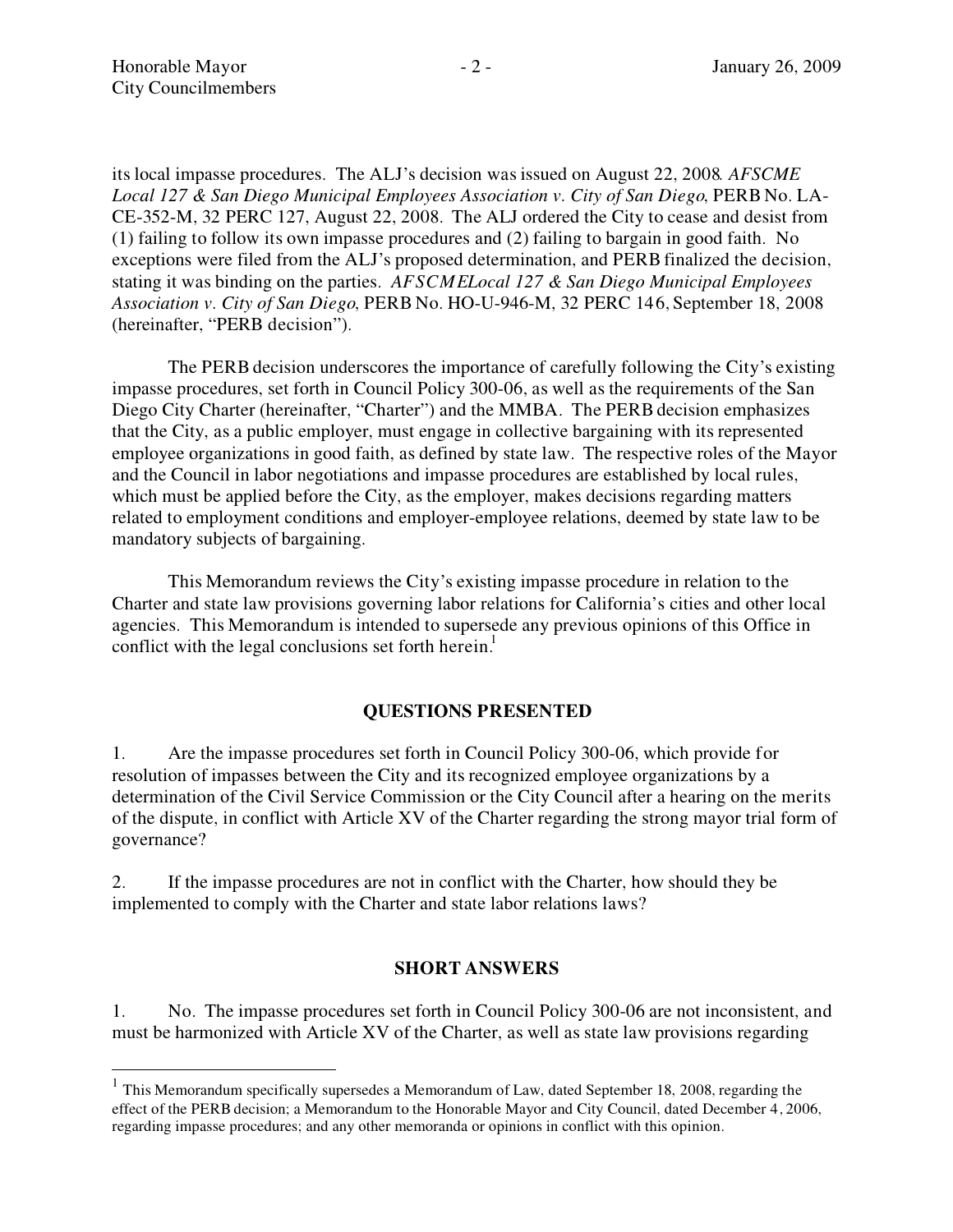labor relations for local government. Further, any proposed or contemplated changes to the existing impasse procedures must be negotiated to completion with all recognized employee organizations in the City prior to implementation. Negotiated to completion means that agreement is reached and approved by the City and the represented employees, through the ratification process, or impasse procedures have been exhausted.

Article XV of the Charter was added by voters on November 2, 2004 and became effective January 1, 2006. The stated purpose of the Article is "to modify the existing form of governance for a trial period of time to test implementation of a new form of governance commonly known as a Strong Mayor form of government." Charter, §250.

Under the strong mayor trial form of governance, the Mayor assumes all of the authority, power, and responsibilities formally conferred upon the City Manager, as described in Articles V, VII, and IX of the Charter. Charter, §§ 260(b), 265(b). The Mayor has additional authority and responsibilities, including serving as the chiefexecutive officer of the City (Charter, §265); executing and enforcing all laws, ordinances, and policies of the City, including the right to promulgate and issue administrative regulations that give controlling direction to the administrative service of the City (Charter,  $\S265(b)(2)$ ); recommending to the Council such measures and ordinances as he or she may deem necessary or expedient (Charter, §265(b)(3)); and making such other recommendations to the Council concerning the affairs of the City as the Mayor finds desirable (Charter, §265(b)(3)). Under this authority, the Mayor assumes the responsibility of labor negotiations, which is an administrative function of local government.

Under the City's existing impasse procedures set forth in Council Policy 300-06, if agreement is not reached at an impasse meeting between the City's negotiating team and a represented employee organization, the impasse shall be resolved by a determination of the Civil Service Commission or the City Council after a hearing on the merits of the dispute. Council Policy 300-06, §VII (B).

The City Council has ultimate authority to resolve impasses regarding wages and terms and conditions of employment, because the City Council has authority to set salaries and other terms and conditions of employment through the Council's authority to approve the annual salary ordinance and to approve a memorandum of understanding between the City and the labor organizations that represent designated employees. This authority is subject to the veto power of the Mayor. The Council may override the mayoral veto.

Council Policy 300-06 is consistent with the respective roles of the Mayor and the Council in labor negotiations and labor relations as set forth in the Charter.

2. The MMBA requires the City to follow its locally adopted impasse procedures in a manner consistent with the requirements and purposes of state labor laws. The impasse procedures set forth in Council Policy 300-06 provide a two-step process for resolution of disputes between the City, as a public agency employer, and the City's recognized employee organizations on mandatory subjects of bargaining, defined, generally, as those actions of a local agency that have a significant effect on the wages, hours, or working conditions of represented employees.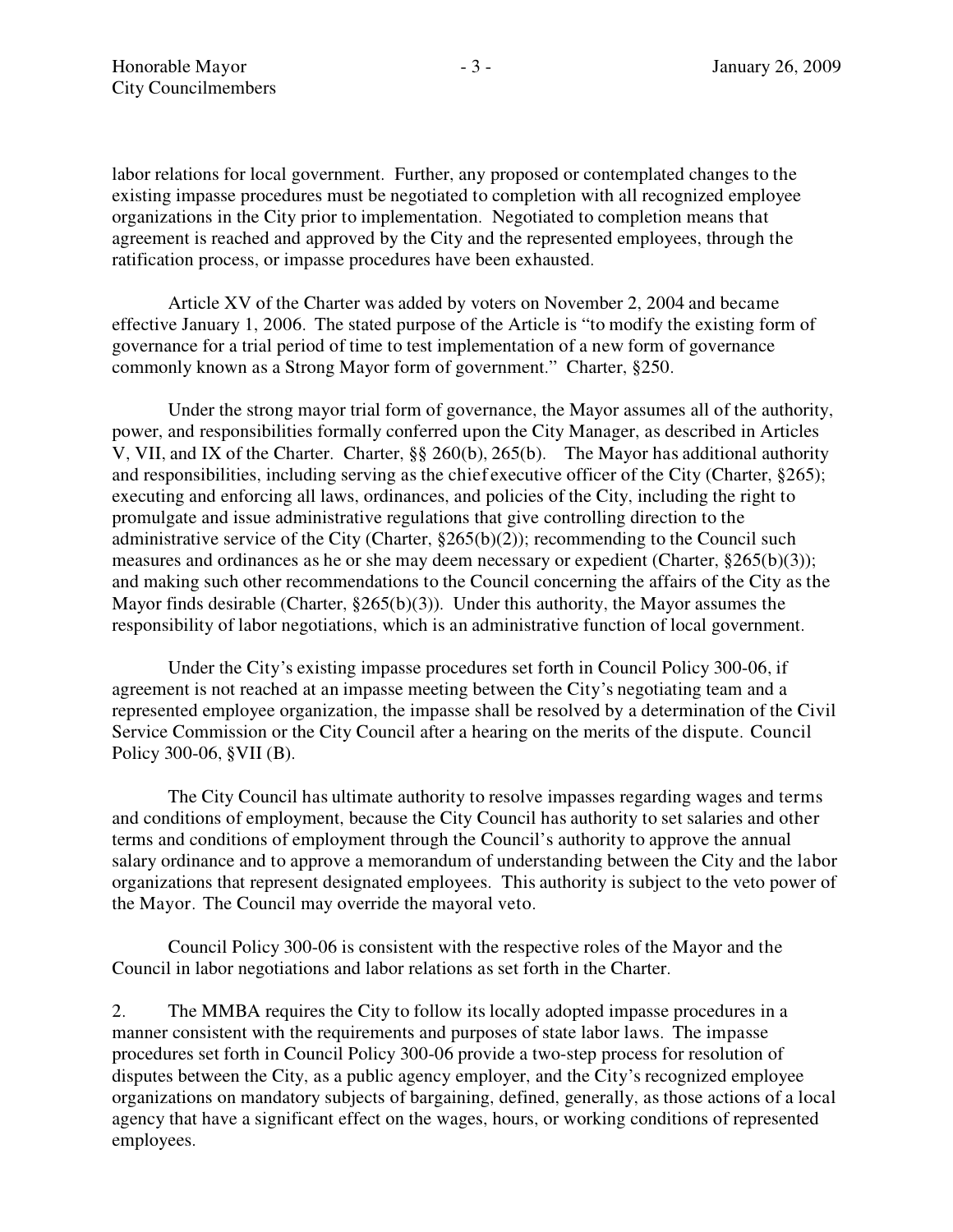Pursuant to Council Policy 300-06, after either party files a declaration of impasse with the City Council, the Mayor shall promptly schedule an impasse meeting, which is the initiation of the impasse procedures. The purpose of the meeting is (1) to identify and specify in writing the issue or issues that remain in dispute; (2) to review the position of the parties in a final effort to resolve such disputed issue or issues; and (3) if the dispute is not resolved, to discuss arrangements for the utilization of the impasse procedures.

If agreement is not reached at the impasse meeting, impasses shall be resolved by a determination of the Civil Service Commission, if the dispute involves a decision within its purview, or by the City Council after a hearing on the merits.

The hearing contemplated in Council Policy 300-06 involves the presentation of facts and argument by the City's negotiating team, headed by the Mayor, and the representatives of the recognized employee organization at impasse with the City. In resolving the impasse, the Council has the authority to unilaterally implement the last, best, and final offer presented to the employee organization at the bargaining table. The Council also has the authority to present an alternative proposal to resolve the dispute. This authority is granted to the Council by Article III of the Charter, which provides the Council with nondelegable legislative power to approve wages, benefits, and other compensation of employees and to bind the City to memoranda of understanding with its represented employee organizations.

To resolve an impasse, the Council may not unilaterally implement an alternative proposal not presented at the bargaining table. However, the Council, by a vote of five members, may return the parties to the bargaining table for discussion of the Council's alternative proposal. The Council's alternative proposal breaks the impasse and revives the meet and confer process. If the Mayor is in disagreement with the Council over the alternative proposal, the Mayor may veto the Council's resolution, prior to a return to the bargaining table. This veto requires the Council to reconsider the resolution. The Council may override the veto. In exercising these powers, the Mayor and Council must use care so as to not abrogate the state law duty to bargain in good faith.

In resolving impasses on matters related to wages, benefits, and other compensation, the Council must be mindful of the Charter requirement, set forth in section 290, to present the salary ordinance fixing the salaries of all officers and employees of the City no later than April 15 of each year. The salary ordinance must be proposed by the Mayor for Council introduction in a form consistent with any existing memoranda of understanding with recognized labor organizations, or otherwise in conformance with procedures governed by the MMBA, which would include compliance with and exhaustion of impasse procedures on mandatory subjects of bargaining, where there is dispute.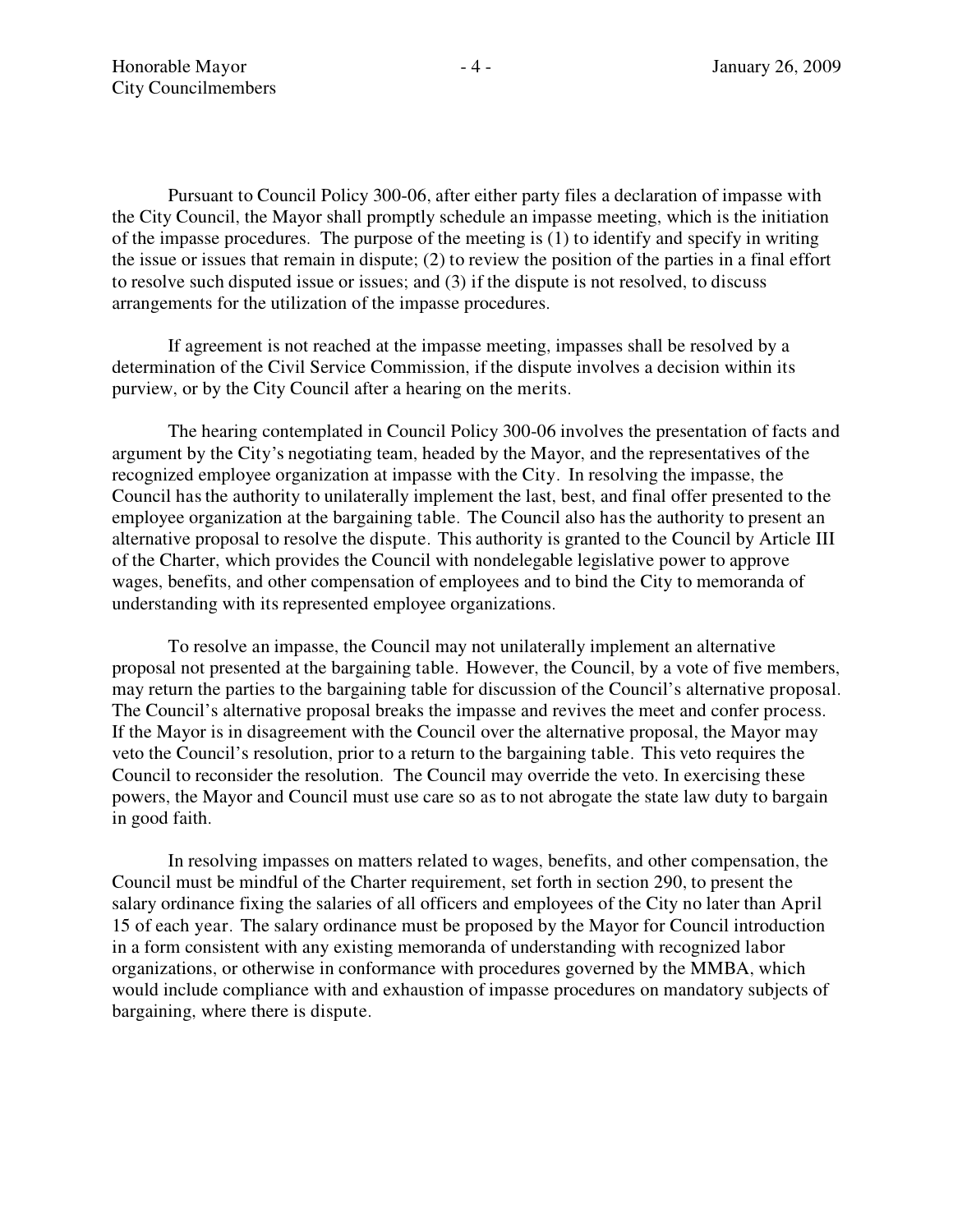#### **DISCUSSION**

## **I. Application** of the Meyers-Milias-Brown Act (MMBA) to the City of San Diego as a **Charter City**

The MMBA defines the rights of public employees, including their right "to form, join, and participate in the activities of employee organizations . . . for the purpose of representation of all matters of employer-employee relations." Cal. Gov't Code §3502. It also requires public employers to meet and confer in good faith with employee representatives on all issues within the scope of representation. Cal. Gov't Code §3505. *UnitedPublic Employees, Local* 390/400, *SEIU, AFL-CIO v. City and County of San Francisco, 190 Cal. App. 3d 419, 423 (1987). The* scope of representation is defined as "all matters relating to employment conditions and employer-employee relations, including, but not limited to, wages, hours, and other terms and conditions of employment." Cal. Gov't Code §3504.

The MMBA is applicable to "every governmental subdivision, every district, every public and quasi-public corporation, every public agency and public service corporation and every town, city, county, city and county and municipal corporation, whether incorporated or not and whether chartered or not." Cal. Gov't Code  $$3501(c)$ . The MMBA is applicable to charter cities, including the City ofSan Diego. *Los Angeles County Civil Serv. Commn v. Superior Court* (Los Angeles County *Employees Union, Local 434, Serv. Employees Int'l Union, AFL-CIO)*, 23 Cal. 3d 55, 59 (1978) (holding that requiring charter county to meet and confer with employee unions before amending its civil service rules does not offend home-rule provisions of California Constitution); *People ex rel. Seal Beach Police Oficers Assn v. City ofSeal Beach*, 36 Cal. 3d 591, 597 (1984).

Statutory enactments such as the MMBA should be construed, if possible, to avoid conflict with city charters. *UnitedPublic Employees*, 190 Cal. App. 3d at 422-423 (citing *Building Material & Construction Teamsters Union, Local 216 v. Farrell*, 41 Cal. 3d 651, 665 (1986); *Seal Beach Police Officers Ass'n*, 36 Cal. 3d at 596-601). Government Code section 3500 specifically declares that the MMBA shall not supersede local charters, ordinances, and rules that establish civil service systems or other methods of administering employer-employee relations. However, the duty to bargain in good faith established by the MMBA is a matter of statewide concern and of overriding legislative policy, and nothing that is or is not in a city's charter can supersede that duty. *City of Fresno v. People ex rel. Fresno Firefighters, IAFFLocal 753*, 71 Cal. App. 4th 82, 100 (1999), *rev. denied*(July 21, 1999). California courts have held that the terms and conditions of employment are a local affair and not preempted by general law; however, the procedure by which terms and conditions are determined is subject to the provisions of the MMBA. *UnitedPublic Employees*, 190 Cal. App. 3d at 422-423. City charters and the MMBA should be construed to work together harmoniously*. Id.*

The MMBA, specifically Government Code section 3505, requires the governing bodies of local agencies or their properly designated representatives to meet and confer as to conditions of employment with representatives of employee organizations: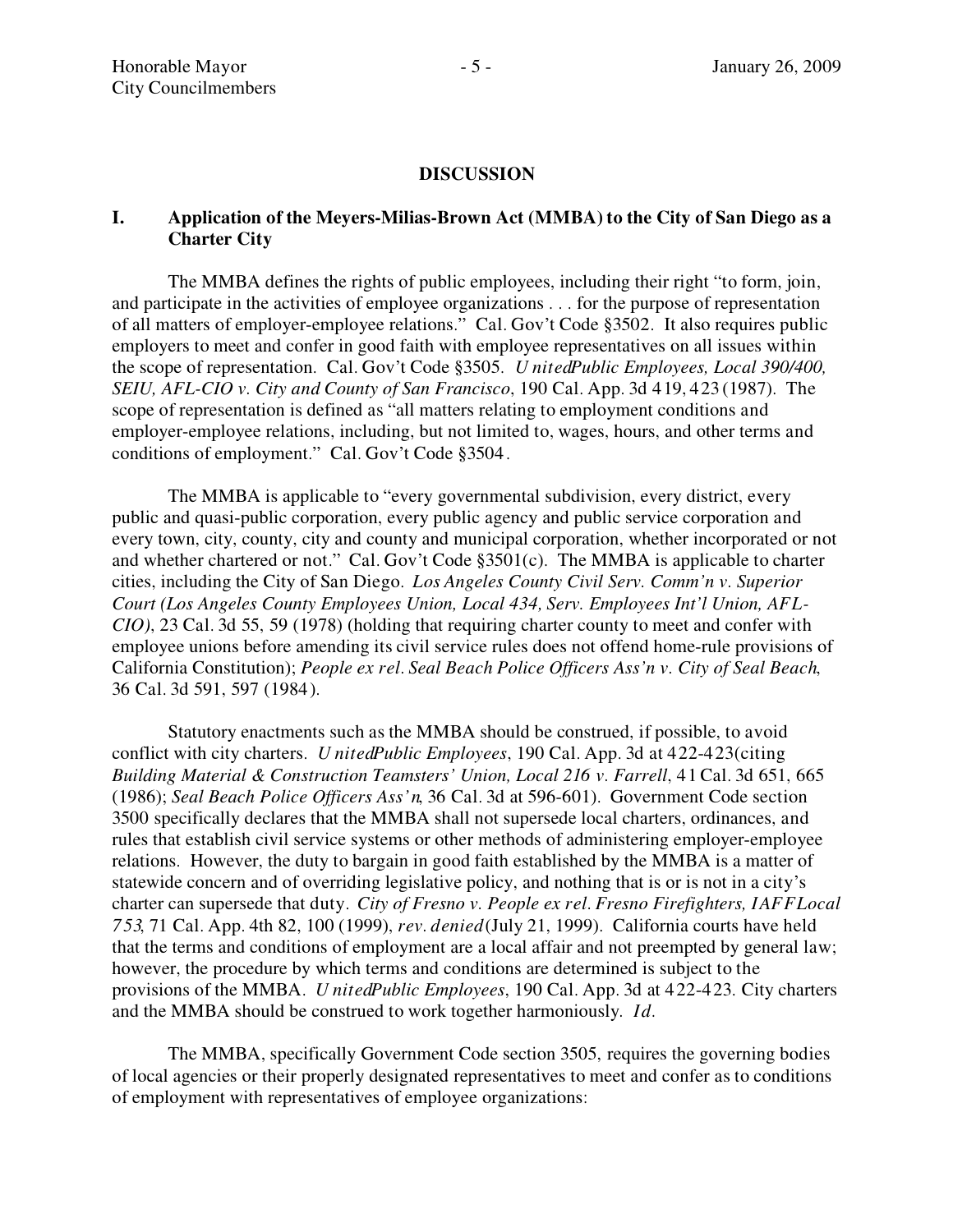The governing body of a public agency, or such boards, commissions, administrative officers or other representatives as may be properly designated by law or by such governing body, shall meet and confer in good faith regarding wages, hours, and other terms and conditions of employment with representatives of such recognized employee organizations...and shall consider fully such presentations as are made by the employee organization on behalfof its members prior to arriving at a determination of policy or course of action.

"Meet and confer in good faith" means that a public agency, or such representatives as it may designate, and representatives of recognized employee organizations, shall have the mutual obligation personally to meet and confer promptly upon request by either party and continue for a reasonable period of time in order to exchange freely information, opinions, and proposals, and to endeavor to reach agreement on matters within the scope of representation prior to the adoption by the public agency of its final budget for the ensuing year.

Cal. Gov't Code §3505. The California Supreme Court has stated that the MMBA represented an evolution from the earlier George Brown Act, which provided only that management representatives should listen to and discuss the demands of the union. *Voters for Responsible Retirement v. Board of Supervisors of Trinity County, 8 Cal. 4th 765, 780-781 (1994). The* MMBA "mandates that the governing body undertake negotiations with employee representatives not merely to listen to their grievances, but also 'with the objective of reaching agreement on matters within the scope of representation." *Id.* at 781. To summarize, under Government Code section 3505, it is the duty of the governing body of the public agency or such administrative officer or other representative as may be designated by law or by the governing body to meet and confer in good faith *prior to arriving at a determination ofpolicy or course of action* regarding mandatory subjects of bargaining. (*Emphasis added*).

The MMBA defines mandatory subjects of bargaining as decisions by a local agency employer that have a significant effect on the wages, hours, and other terms and conditions of employment of represented employees. *Building Material & Construction Teamsters Union, Local 216 v. Farrell*, 41 Cal. 3d 651, 659 (1986).

In the meet-and-confer process, the parties must "endeavor to reach agreement on matters" within the scope of representation." Cal. Gov't Code §3505. Meeting and conferring "in good faith requires a genuine desire to reach agreement. *Claremont Police Oficers Assn v. City of Claremont*, 39 Cal. 4th 623, 630 (2006). The agreement reached by the parties is to be reduced to a written memorandum of understanding and presented to the governing body "for determination." Cal. Gov't Code §3505.1. While a governing body has no duty to accept an agreement negotiated by its representatives, the MMBA reflects a "preference for negotiated employment terms." *Valencia v. County of Sonoma*, 158 Cal. App. 4th 644, 649 (2007). An agreement reached during the negotiation process becomes binding on the public agency, when it is presented to and approved by the governing body of the agency or its statutory representative. Cal. Gov't Code §3505.1; *UnitedPublic Employees*, 190 Cal. App. 3d at 423.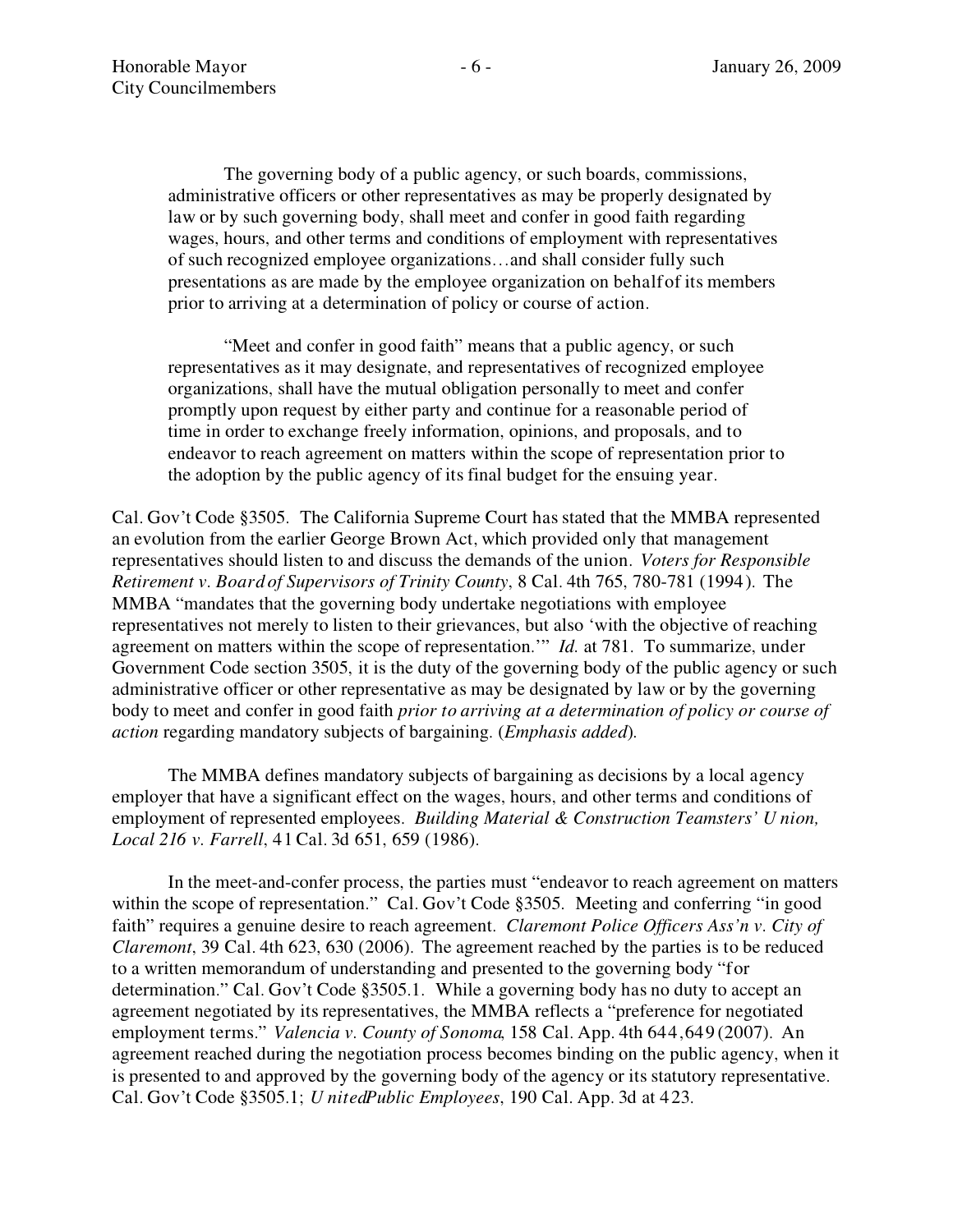The MMBA does not prescribe the manner in which an agreement between a local government and an employee organization should be put into effect. The MMBA is silent as to what procedure should be followed after a nonbinding memorandum of understanding is submitted to the governing body "for determination." *UnitedPublic Employees*, 190 Cal. App. 3d at 423. *See also Long Beach City Employees Ass'n, Inc. v. City of Long Beach, 73 Cal. App.* 3d 273, 277-278 (1977); *Lipow v. Regents ofUniversity ofCalifornia*, 54 Cal. App. 3d 215, 227  $(1975)$  (duty of union and employer to confer in good faith does not compel either side to make concessions or to yield any positions fairly maintained, but does require parties to bargain with open mind and sincere intention to reach agreement).

A local agency may adopt reasonable rules and regulations, after negotiating with recognized employee organizations, for the resolution of disputes related to mandatory subjects of collective bargaining. Cal. Gov't Code  $\S 3507(a)(5)$ . Any existing impasse procedures must be followed if negotiations on proposed changes to impasse rules reach impasse. Cal. Gov't Code § 3507. *Public Employment Relations Bd. v. Modesto City Schools Dist.*, 136 Cal. App. 3d 881, 900 (1982) (following *National Labor Relations Bd. v. Katz*, 369 U.S. 736, 745 (1962)).

If a public agency negotiates to impasse, and has applicable impasse procedures, it must exhaust those procedures and it must allow adequate time for the procedures to resolve the impasse. Once any local impasse procedures have been exhausted, state law allows the local agency to unilaterally implement "its last, best, and final offer." Government Code section 3505.4 provides:

If after meeting and conferring in good faith, an impasse has been reached between the public agency and the recognized employee organization, and impasse procedures, where applicable, have been exhausted, a public agency that is not required to proceed to interest arbitration may implement its last, best, and final offer, but shall not implement a memorandum of understanding. The unilateral implementation of a public agency's last, best, and final offer shall not deprive a recognized employee organization of the right each year to meet and confer on matters within the scope of representation, whether or not those matters are included in the unilateral implementation, prior to the adoption by the public agency of its annual budget, or as otherwise required by law.

It is an unfair labor practice for a public agency to deny to employee organizations rights guaranteed to them under the MMBA and to refuse or fail to meet and confer in good faith with the exclusive representative as required by Government Code section 3505 or any local rule adopted pursuant to Government Code section 3507. *See PERB Reg.* 32603; Cal. Gov't Code §3507. It is also an unfair labor practice to fail to exercise good faith while participating in any impasse procedure mutually agreed to pursuant to Government Code sections 3505 or 3505.2 or required by any local rule adopted pursuant to Government Code section 3507. PERB Reg. 32608. Council Policy 300-06 is a local rule adopted pursuant to the MMBA.

The MMBA grants PERB the jurisdiction to consider the reasonableness of local rules and to ensure that local rules are interpreted in a manner consistent with the MMBA. PERB also has the authority to enforce local rules. As the ALJ in the PERB decision wrote, "[I]f a public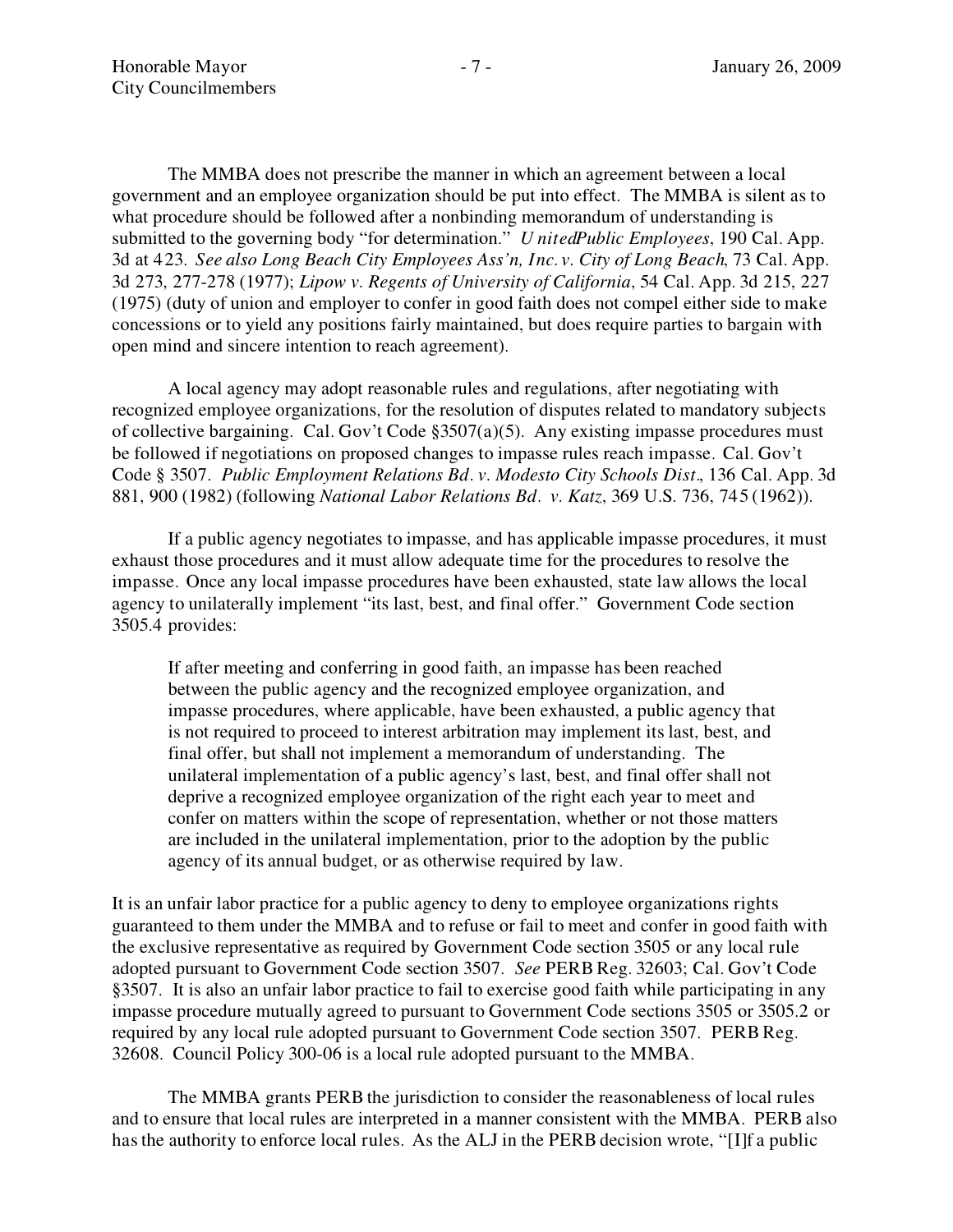agency adopts a local rule, including a rule on dispute resolution procedures, and then violates it, it commits an unfair practice within PERB's jurisdiction." 32 PERC 127, at 36 "[I]mpasse procedures were almost certainly included in state law to protect the public from the disruption of public employee strikes, by providing a method other than a work stoppage for resolving a deadlock in bargaining. Because the procedures were designed primarily for the benefit of the public, they could not be waived by employers and employee organizations. *Id.*

## **II. Charter-Mandated Roles in Conducting Labor Relations Within the City**

San Diego is a charter city. As such, "[i]t can make and enforce all ordinances and regulations regarding municipal affairs subject only to the restrictions and limitations imposed by the City Charter, as well as conflicting provisions in the United States and California Constitutions and preemptive state law." Grimm v. City of San Diego, 94 Cal. App. 3d 33, 37 (1979). A charter is to a city what the state Constitution is to the state.  $Id$ . "The charter operates" not as a grant of power, but as an instrument of limitation and restriction on the exercise of power over all municipal affairs which the city is assumed to possess; and the enumeration of powers does not constitute an exclusion or limitation. *Id.* at 38 (*citing City ofGrass Valley v. Walkinshaw*, 34 Cal. 2d 595, 598-599 (1949)). Although a charter represents the supreme law of a charter city, it is subject to preemptive state law, *HowardJarvis Taxpayers Ass'n v. City of San Diego*, 120 Cal. App. 4th 374, 387 (2004), including the MMBA, as explained above.

Fundamental rules of statutory construction and interpretation apply equally to interpretation of city charter provisions. *San Francisco Int'l Yachting Ctr. Dev. Group v. City and County of San Francisco*, 9 Cal. App. 4th 672, 681 (1992). "It is assumed that a city has existing laws and charter provisions in mind when it enacts or amends a charter." *Id.* "The words of the statute must be construed in context, keeping in mind the statutory purpose, and statutes or statutory sections relating to the same subject must be harmonized, both internally and with each other, to the extent possible. *Id*. at 679. *See also Bohbot v. Santa Monica Rent Control Bd.,* 133 Cal. App. 4th 456, 462 (2005)((provisions within a charter provision must be construed together and harmonized)(*citing Giles v. Horn*, 100 Cal. App. 4th 206, 221 (2002)) "If the language of the provision is free of ambiguity, it must be given its plain meaning. *Castaneda v. Holcomb*, 114 Cal. App. 3d 939, 942 (1981). Further, where the words of a charter are clear, a reviewing court may not add to or alter them to accomplish a purpose that does not appear on the face of the charter or from its legislative history. *Domar Electric, Inc. v. City of Los Angeles*, 9 Cal. 4th 161, 171-172 (1994).

In November 2004, San Diego voters approved an amendment to the City Charter, which added Article XV, providing for a five-year trial period to test a Strong Mayor, or Mayor-Council form of government. Prior to the adoption of Article XV, the City had a Council-Manager form of government, in which the elected City Council, including the Mayor, governed and set policy for the City and a City Manager acted as the chiefexecutive officer, running the day-to-day affairs.

Under the strong mayor trial form of governance, the Mayor assumes all authority, power, and responsibilities formally conferred on the City Manager, and serves as the City's "chief executive officer." Charter  $§265(b)$ . "Chief executive officer" is not specifically defined;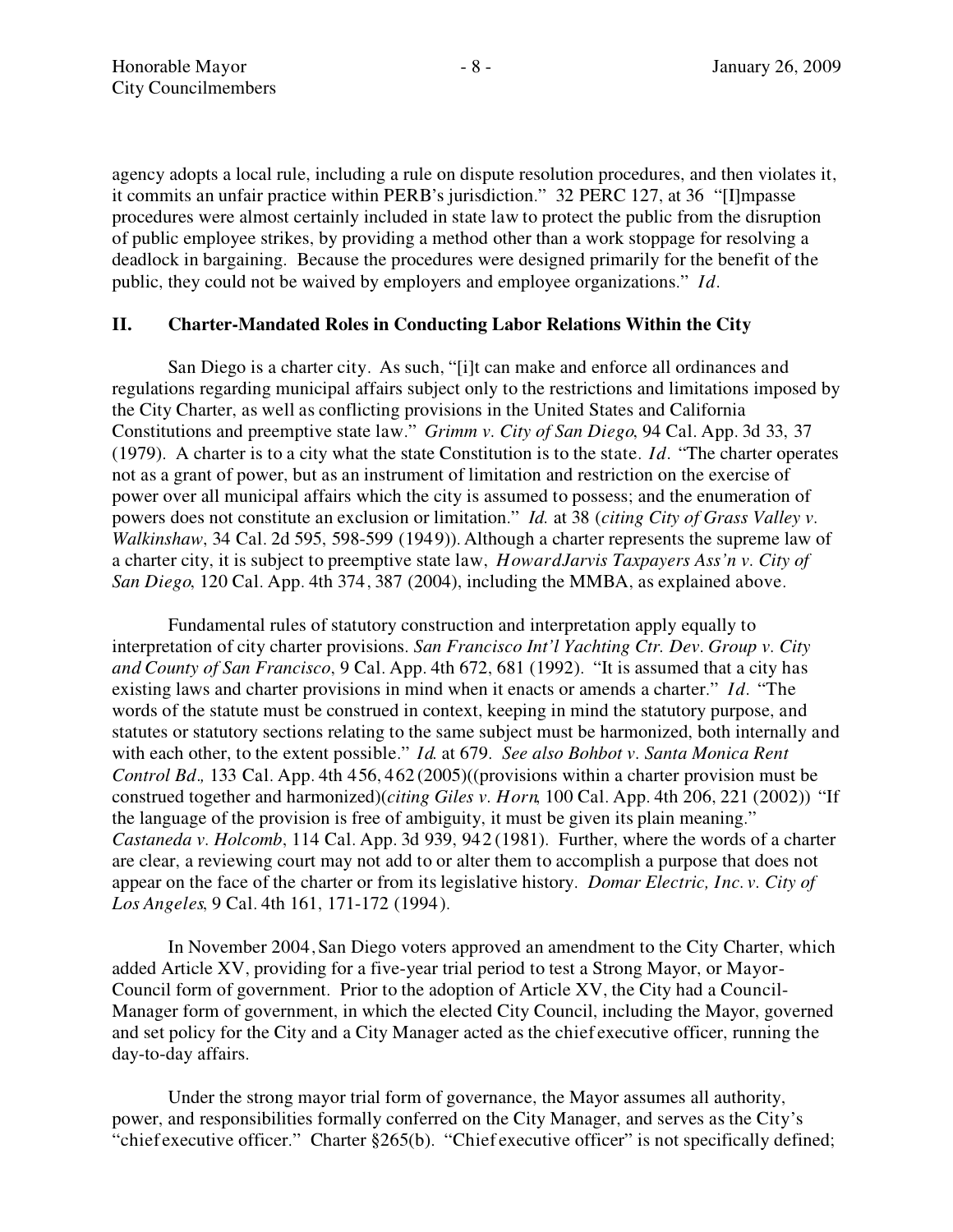however, the Charter sets forth that the Mayor is "[t]o execute and enforce all laws, ordinances, and policies of the City, including the right to promulgate and issue administrative regulations that give controlling direction to the administrative service of the City" Charter  $8265(b)(2)$ . As a general rule, power is legislative in nature if it prescribes a new policy or plan; power is administrative in nature if it merely pursues a plan already adopted by the legislative body itself or some power superior to it. *City of San Diego v. Dunkl*, 86 Cal. App. 4th 384, 399-400 (2001), *rev. denied*, (April 25, 2001). "Acts which are to be deemed as acts of administration, and classed among those governmental powers properly assigned to the executive department, are those which are necessary to be done to carry out legislative policies and purposes already declared by the legislative body." *Id.* at 400. The duties of the City Manager, assumed by the Mayor under the strong mayor trial form of governance, are set forth in Charter Section 28, in relevant part:

It shall be the duty of the [Mayor] to supervise the administrative affairs of the City except as otherwise specifically provided in this Charter; to make such recommendations to the Council concerning the affairs of the City as may seem to him desirable; to keep the Council advised of the financial condition and future needs of the City; to prepare and submit to the Council the annual budget estimate and such reports as may be required by that body.... The [Mayor], as Chief Budget Officer of the City, shall be responsible for planning the activities of the City government and for adjusting such activities to the finances available. To this end he shall prepare annually a complete financial plan for the ensuing year and shall be responsible for the administration of such plan when adopted by the Council. He shall be charged with the bringing together of estimates covering the financial needs of the City, . . . with the preparation of the budget document and supporting schedules and with the presentation of the budget to the Council. ... The [Mayor] may prescribe such general rules and regulations as he may deem necessary or expedient for the general conduct of the administrative Departments.

Charter §28. The Mayor has the authority to recommend salaries and wages, subject to the personnel classification determined by the Civil Service Commission, of officers and employees within the administrative service of the City and within the total amount contained in the annual appropriations ordinance, which is approved by the City Council. Charter  $\S$ §70, 71. "All increases and decreases of salary or wages of officers and employees shall be determined at the time of the preparation and adoption of the budget." Charter  $\S 70$ .

The Mayor does not vote on matters before the City Council, but shall "recommend to the Council such measures and ordinances as he or she may deem necessary or expedient, and to make such other recommendations to the Council concerning the affairs of the City as the Mayor finds desirable." Charter  $\S 265(b)(3)$ .

Inherent within the authority of the Mayor as the elected head of the executive and administrative service is the responsibility of representing the City in labor negotiations with the City's recognized employee organizations. However, it is a shared duty with the City Council. Under Government Code section 3505, "meet and confer" is defined as the mutual obligation of the public agency and its employee organizations to meet "to exchange freely information,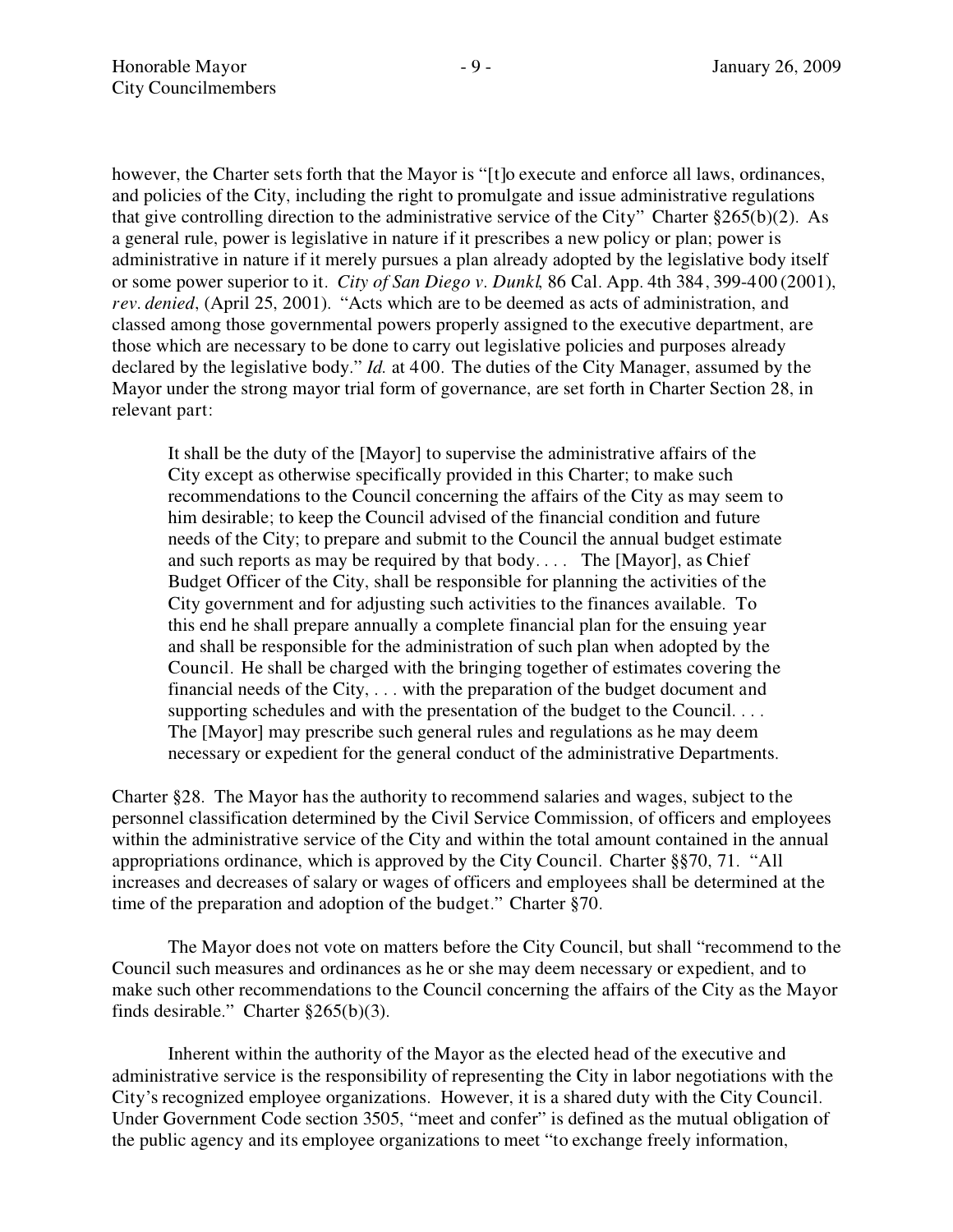opinions, and proposals, and to endeavor to reach agreement on matters within the scope of representation prior to the adoption by the public agency of its final budget for the ensuing year." Cal. Gov't Code §3505. It is the duty of the Mayor "to prepare and submit to the Council the annual budget estimate" and "to see that the ordinances of the City and the laws of the State are enforced." Charter,  $§28$ . It is a duty of the Mayor to ensure that the City's responsibilities under MMBA as they relate to communication with employees are met. *See* Cal. Gov't Code  $$3500(a).$ <sup>2</sup> It is the opinion of the California Attorney General that a local agency's designated bargaining representatives are not an advisory body to the legislative body; rather, the local agency's bargaining team performs an administrative function:

[The bargaining committee] does not merely study a matter, or merely ascertain facts for presentation to a parent group with a possible recommendation as is the usual case with an advisory body. Though admittedly it cannot bind the local agency to a "labor contract," its functions are more administrative in nature than advisory in nature. It has the duty to negotiate to the point of attempting to reach and reduce to writing a "memorandum of understanding" which will be submitted to the legislative body for consideration and possible adoption.

61 Ops. Cal. Atty Gen. 1, 6 (January 4, 1978). The administrative duties of the Mayor include the work of meeting and conferring with the City's represented employee organizations.

The Council also plays a critical role in negotiations under the MMBA. Government Code section 3505.1 provides that the governing body may approve or disapprove any tentative agreement emerging from the meet and confer process. On the other hand, Government Code section 3505 "mandates that the same governing body conduct or supervise the meet and confer process leading up to the agreement. *Voters for Responsible Retirement*, 8 Cal. 4th at 783. The California Supreme Court has explained: "The governing body's role in collective bargaining negotiations is further reinforced by Government Code section 54957.6, which provides an exception to the open meeting provisions of the Brown Act when a governing body consults with the local agency's designated representatives regarding the salaries, salary schedules, or compensation paid in the form of fringe benefits of its represented and unrepresented employees, and, for represented employees, any other matter within the statutorily-provided scope of representation." *Id* at 783, fn. 5. "This statute, by permitting the governing body to meet in secret with its negotiating team during collective bargaining, underscores the Legislature's intent to assign the governing body the central role of directing the meet and confer process so as to achieve binding labor-management agreements. *Id.*

Further, under the Charter, the Mayor is not the only individual responsible for labor relations duties. The City's Personnel Director is appointed by and serves under the direction of the City's Civil Service Commission, which has the responsibility of recommending to the City Council "all rules and amendments thereto for the government, supervision and control of the classified service [of employees]." Charter §118. The classified service is defined in Charter

 $2$  It is also a duty of the Council to ensure legislative decisions are made in compliance with all relevant law, including the MMBA and the Charter.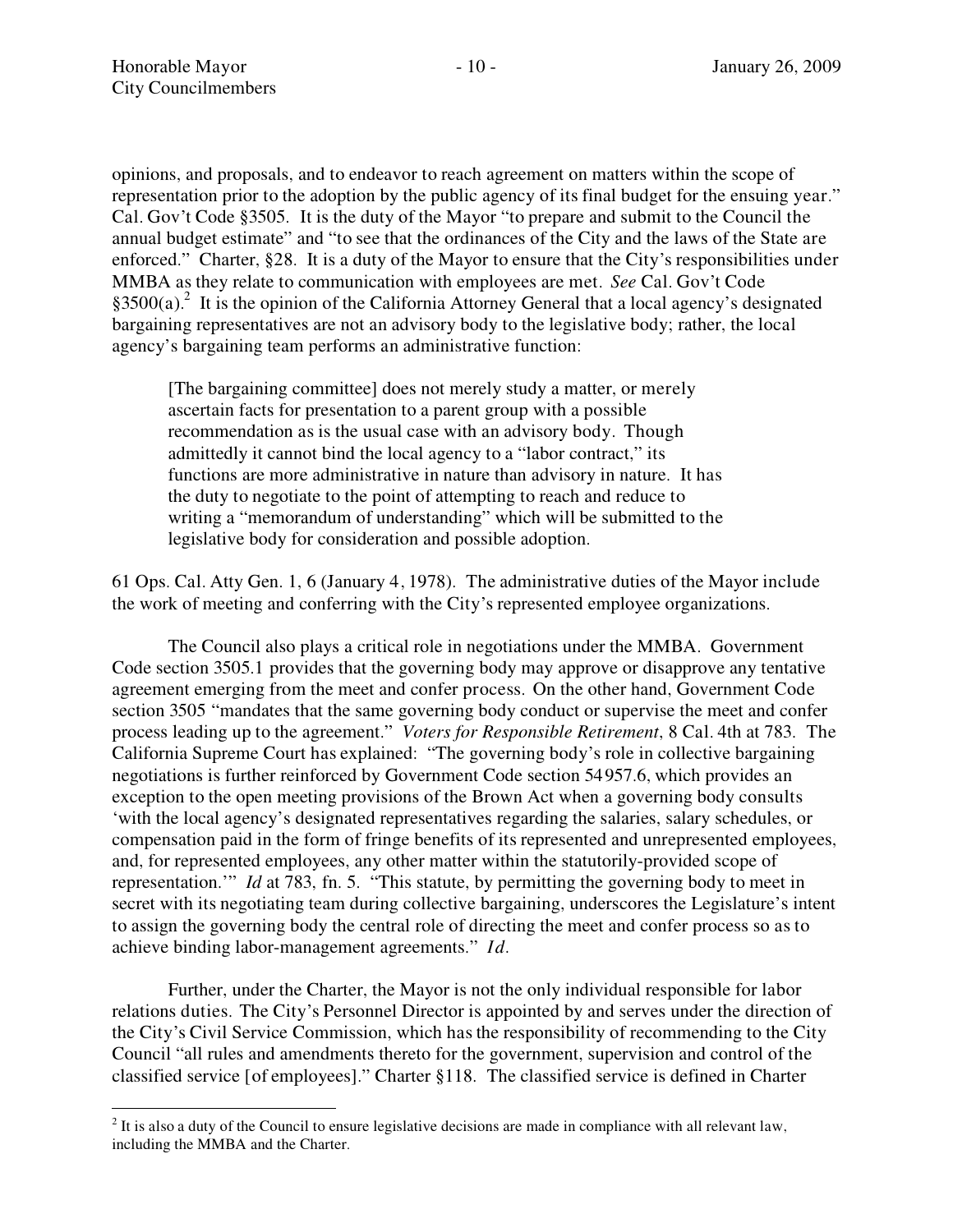Section 117, and is generally all non-managerial employees. The City's classified employees are represented by four of the City's five labor organizations.<sup>3</sup> Ultimately, the City Council approves changes to the City's personnel rules. Charter §118.

Under rules of statutory construction, the strong mayor provisions of Article XV must be read to harmonize with Article III of the Charter, regarding the legislative power of the City Council. The legislative power vested in the City Council may not be delegated. Specifically the City Council has authority, subject to mayoral veto provisions, to adopt any ordinance or resolution which raises or spends public monies, including the City's annual budget ordinance and the annual ordinance setting compensation for City employees. Charter §11.1. The City Council also has authority, subject to mayoral veto provisions, to adopt any ordinance or resolution setting public policy. *Id.*

The City Council is mandated to adopt the annual salary ordinance "after considering all relevant evidence including but not limited to the needs of the citizens of the City of San Diego for municipal services, the ability of the citizens to pay for those services, local economic conditions and other relevant factors as the Council deems appropriate." Charter, Art. III, §11.1.

It is also within the nondelegable authority of the City Council to enter into a memorandum of understanding with any recognized City employee organization concerning wages, hours, and other terms and conditions of employment if, in the prudent exercise of legislative discretion as provided in this Charter, the Council determines it is in the best interests of the City to do so. Charter, Art. III, §11.2. Approval of a memorandum of understanding for a single year is done by Council resolution that receives the affirmative vote of five members of the Council. Article XV,  $\S270(c)$ . Approval of a memorandum of understanding for multiple years requires a two-thirds vote of the entire Council. Charter, Art. III, §11.2. This Charter authority is consistent with the MMBA's requirement that any memorandum of agreement must be approved by the governing body of the public agency to be binding upon the agency. Cal. Gov't Code §3505.1.

Under the strong mayor trial form of governance, the Mayor is granted authority to veto most of the matters that the Council passes, specifically ordinances, resolutions, and changes to the budget. Charter §280. This veto power has the function of requiring the Council to reconsider its decisions. The Council may override the Mayor's veto with the same number of votes needed to initially approve the matter. Charter §285. Most matters require five votes of the eight Council members to pass, although some matters require six votes.  $Id$ . The Mayor's ability to veto the salary ordinance is considered a "special veto" and may be exercised following introduction of the salary ordinance to the Council by the Mayor, and prior to final adoption of the salary ordinance by the Council. Charter  $\S 290$ . The Mayor's veto power may not be used in

<sup>&</sup>lt;sup>3</sup> The four recognized employee organizations composed of classified employees are Local 127, American Federation of State, County, and Municipal Employees, District Council 36, AFL-CIO; Local 145, International Association of Fire Fighters, AFL-CIO; the San Diego Municipal Employees' Association; and the San Diego Police Officers Association. The Deputy City Attorney Association is composed of deputy city attorneys in the Office of the City Attorney, who, by Charter, are in the unclassified service. Charter §117.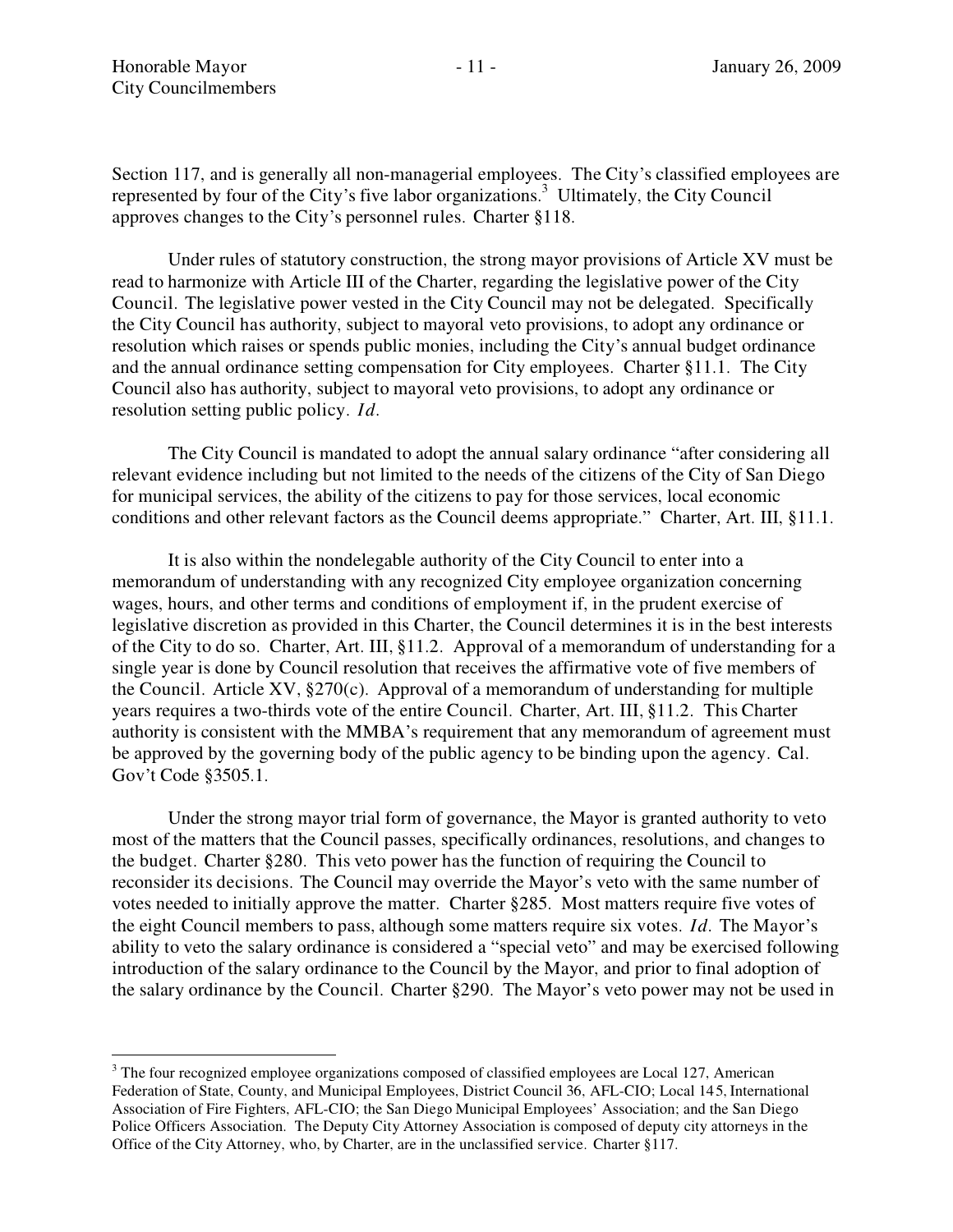violation of any duty imposed on the Mayor by the Constitution and the laws of the State of California. *See* Charter §1.

The City Council has the ultimate authority to set salaries and other terms and conditions of employment through the Council's authority to approve the salary ordinance and to approve memoranda of understanding between the City and its recognized employee organizations. This authority is subject to the veto power of the Mayor, which forces the Council to reconsider the decision. The Council may override the mayoral veto, by the same number of votes of the Council members required to approve the initial legislative action.

Notwithstanding any distinctions in the Charter's roles for the Council, the Mayor, the Civil Service Commission, and other City officials or representatives, the City is considered a single employer under the MMBA. Employees of the City are employees of the municipal corporation. *See* Charter §1. The City itselfis the public agency covered by the MMBA. In determining whether or not the City has committed an unfair labor practice in violation of the MMBA, PERB will consider the actions of all officials and representatives acting on behalfof the City.

## **III. Roles of the Mayor and Council in Labor Negotiations and Impasse Procedures**

Under the MMBA, the negotiations process between the local agency employer and represented employee organizations and any impasse procedures are generally left to local rules, regulations, or ordinances, or to the mutual consent of the parties. Cal. Gov't Code §§3505, 3505.2. *See also* PERB Decision, at 53. In San Diego, there has been much discussion regarding existing impasse procedures under the strong mayor trial form of governance. Impasse procedures are presently governed by Council Policy 300-06, which states in relevant part:

## VII. IMPASSE PROCEDURES:

A. Initiation of Impasse Procedures.

If the meet and confer process has reached an impasse, either party may initiate the impasse procedures by filing with the City Council a written request for an impasse meeting, together with a statement of its position on all disputed issues. An impasse meeting shall then be scheduled promptly by the  $[Mayor]$ <sup>4</sup>. The purpose of such meeting shall be:

- a. To identify and specify in writing the issue or issues that remain in dispute.
- b. To review the position of the parties in a final effort to resolve such disputed issue or issues; and
- c. If the dispute is not resolved, to discuss arrangements for the utilization of the impasse procedures provided herein.

<sup>&</sup>lt;sup>4</sup> Before the City adopted the strong mayor form of government, the impasse meeting was to be scheduled by the City Manager. Under the strong mayor form of government, the Mayor assumes the roles and functions of the City Manager.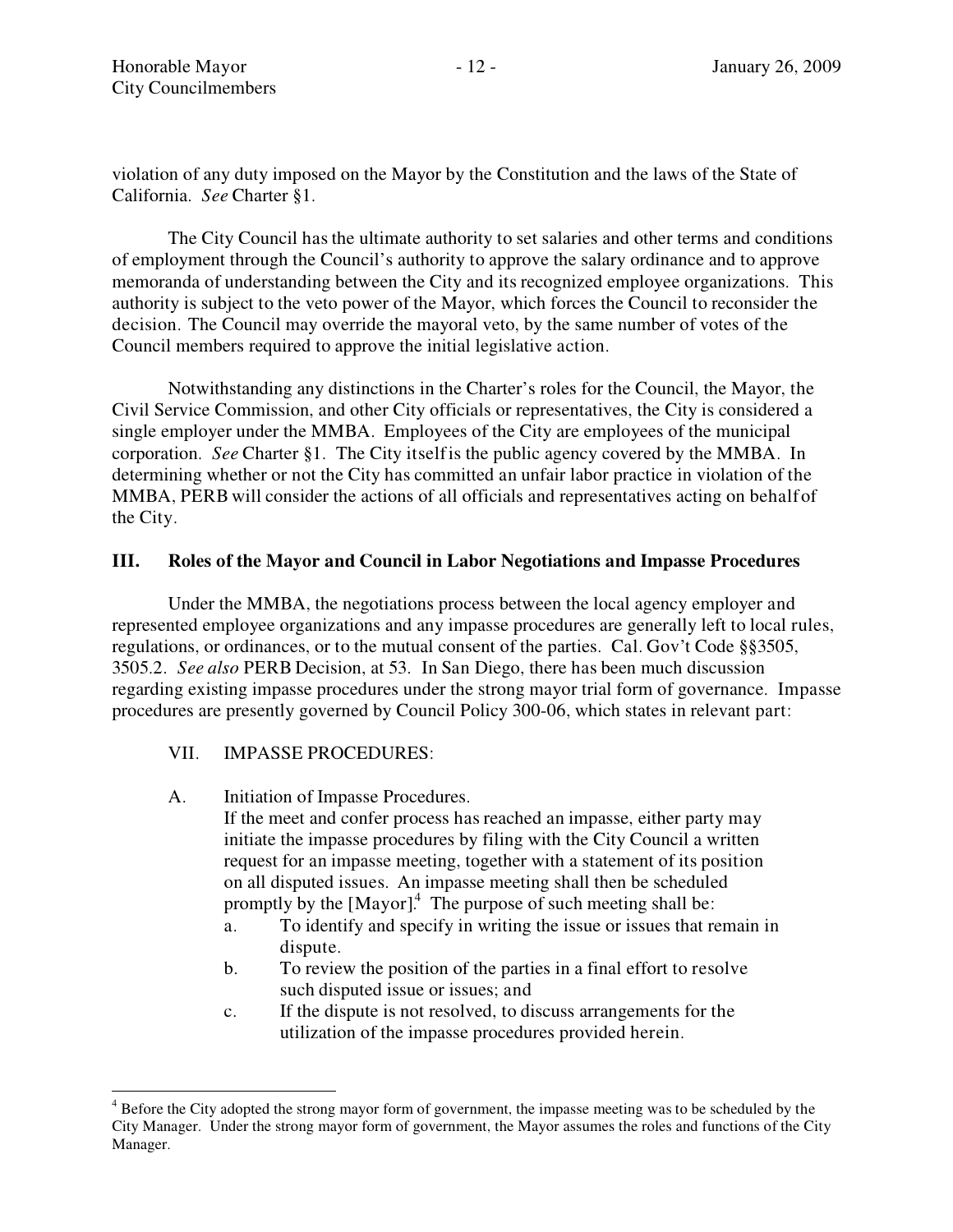B. Impasse Procedures.

If no agreement is reached at an impasse meeting, impasse shall then be resolved by a determination by the Civil Service Commission or the City Council after a hearing on the merits of the dispute. Determination of which of the above bodies shall resolve a particular impasse shall be dependent upon:

1. The subject matter of the impasse, and

2. The applicable provisions of the Charter and Municipal Code of the City of San Diego as interpreted by the City Attorney.

Council Policy 300-06 was adopted by resolution of the City Council, effective October 26, 1971, to implement the MMBA "by providing orderly procedures for the administration of employer-employee relations between the City and its employee organizations." Council Policy 300-06, at 1. The Council Policy has been amended several times. The policy was last amended by the Council on November 14, 2005. That amendment did not alter or modify impasse procedures. Council Policy 300-06 states: "[N]othing contained herein shall be deemed to supersede the provisions of State law, City Charter, ordinances, resolutions and rules which establish and regulate the merit and civil service system, or which provide for other methods of administering employer-employee relations." *Id.* 

Pursuant to the plain language of Council Policy 300-06, an impasse meeting is mandatory, followed by an impasse hearing before the Council if resolution is not reached at the impasse meeting. Further, the City Council bears the responsibility of conducting the hearing to determine whether any part of the dispute can be resolved. The City's policy specifically states ifno agreement is reached at an impasse meeting, impasses shall then be resolved by a determination by the City Council after a hearing on the merits of the dispute.

It is the City Attorney's legal conclusion set forth herein that Council Policy 300-06 is consistent with the powers of the City Council, set forth in Article III of the Charter, specifically the power of the City Council to establish, by ordinance, salaries for all City employees (Charter §11.1) and the power of the Council to enter into memoranda of understanding with recognized City employee organizations concerning wages, hours, and other terms and conditions of employment (Charter §11.2 and Cal. Gov't Code 3505.1). Council Policy 300-06 is also consistent with the strong mayor provisions of Article XV and the MMBA, which mandates that an impasse procedure adopted by a governing body be followed. Cal. Gov't Code §3505.

The question of who has the authority to determine the City's last, best, and final offer is a matter of local, municipal concern. Previous memoranda of this Office have stated that the determination of the City's last, best, and final offer rests solely with the Mayor. However, based on the plain language of the Charter, it is the Council that bears ultimate authority to set employee salaries and approve contracts with employee organizations that set forth the terms and conditions of employment. It is within the Mayor's authority to make recommendations to the Council concerning labor relations matters; however, it is ultimately the legislative authority of the Council to set and approve policies, subject to the veto power of the Mayor and the ability to override that veto by the Council.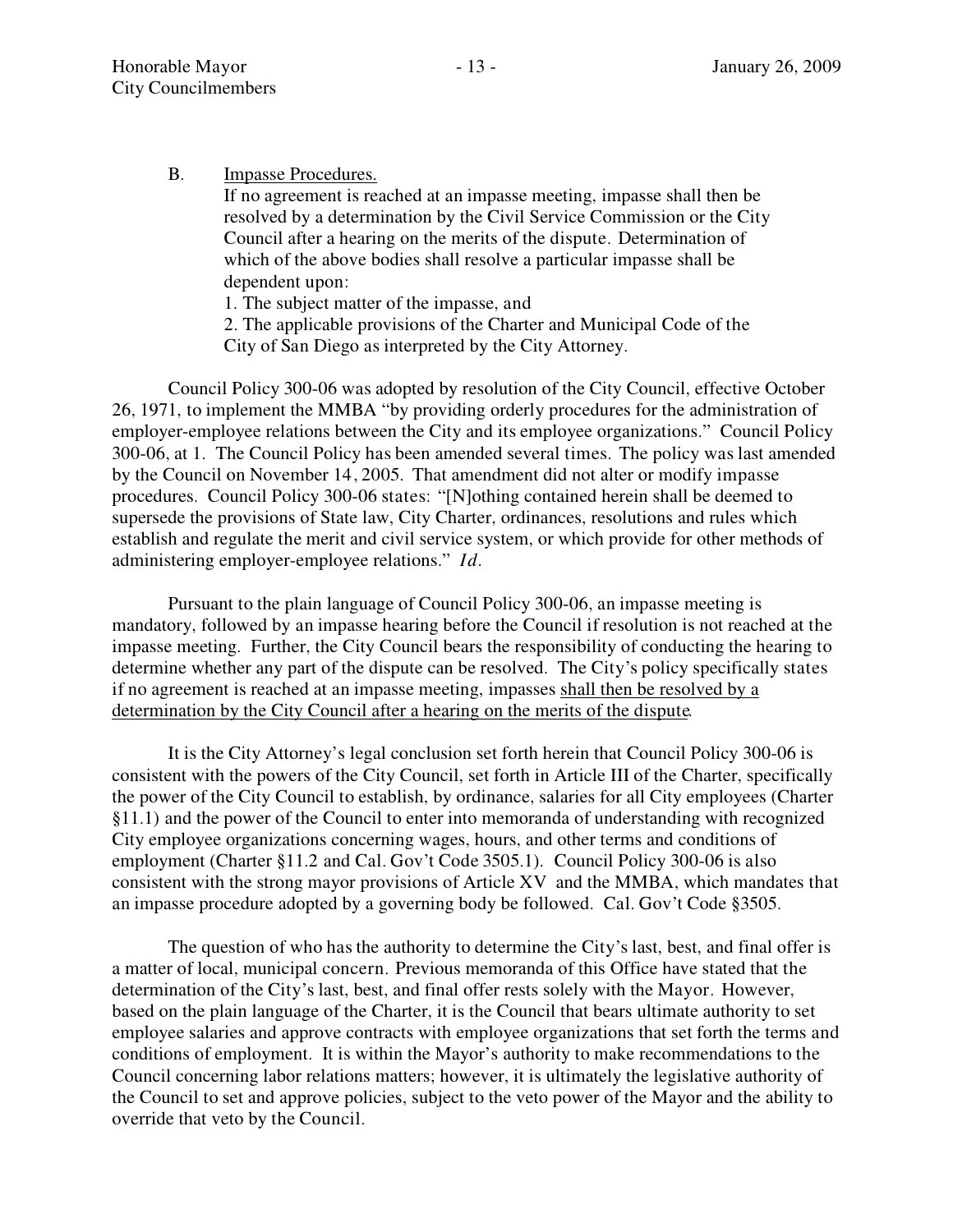When the matter at impasse before the Council relates to wages and benefits or a matter in a proposed memorandum of understanding, the determination of the City's last, best, and final offer rests with the Council, and should be based upon recommendations made by the Mayor. In establishing the salaries, benefits, and other compensation for City employees, through approval ofa memorandum ofunderstanding or the salary ordinance, the Council is mandated to consider "all relevant evidence including but limited to the needs of the citizens of the City of San Diego for municipal services, the ability of the citizens to pay for those services, local economic conditions and other relevant factors as the Council deems appropriate." Charter §11.1. As to employment matters for which the Civil Service Commission is mandated by Charter to provide recommendation to the Council, the Council may consider that advice in establishing provisions for the government, supervision, and control of the classified employees. Charter §118. As a practical matter, decisions of the City, as an employer, that involve, impact, or affect a mandatory subject ofbargaining, defined as wages, hours, and other terms and conditions of employment, for represented employees will ultimately rest with the Council because these decisions will involve approval of the City's budget, approval of a memorandum of understanding with a recognized employee organization, or approval of Civil Service rules.

## **IV. State Law Requirements for Resolution ofLabor-Management Disputes through the Collective Bargaining Process**

The roles of the Mayor and the City Council in following the existing impasse procedures must be performed within the parameters of California's state law requirements for resolution of labor-management disputes in the collective bargaining process between public agencies and their employees.

The MMBA includes explicit requirements for impasse. First, the negotiating parties must allow adequate time for resolution of impasse where procedures are in place. Cal. Gov't Code §3505. Second, a public agency may not unilaterally implement its last, best, and final offer without exhausting impasse procedures. Cal. Gov't Code §3505.4. Third, the MMBA refers to the last, best, and final offer for purposes of unilateral implementation of being the offer by the public agency as employer:

If after meeting and conferring in good faith, an impasse has been reached between the public agency and the recognized employee organization, and impasse procedures, where applicable, have been exhausted, a public agency that is not required to proceed to interest arbitration may implement its last, best, and final offer, but shall not implement a memorandum of understanding. The unilateral implementation of a public agency's last, best, and final offer shall not deprive a recognized employee organization of the right each year to meet and confer on matters within the scope of representation, whether or not those matters are included in the unilateral implementation, prior to the adoption by the public agency of its annual budget, or as otherwise required by law.

Cal. Gov't Code §3505.4.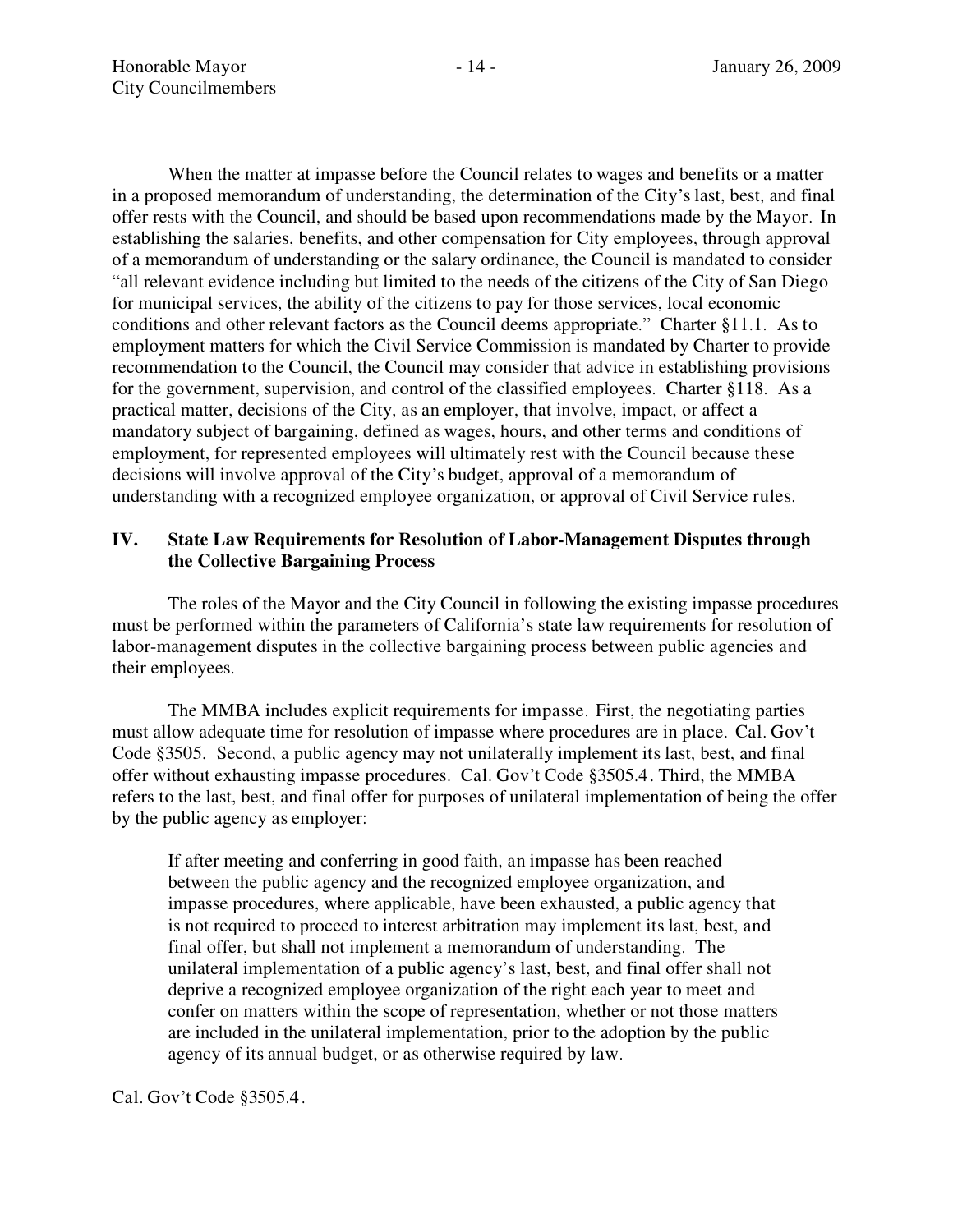In addition to these explicit impasse requirements, any impasse procedures adopted by local agencies must be reasonable and comport with the requirements and overall purpose of the MMBA as interpreted by PERB and the courts, including reference to and application of federal labor relations law when applicable. *Fire Fighters Union, Local 1186, Int'l Ass'n of Fire Fighters, AFL-CIO v. City ofVallejo*, 12 Cal. 3d 608, 615-616 (1974).

The MMBA allows for the City, as a public employer, to make unilateral changes to wages, hours, or working conditions of its employees following exhaustion of impasse procedures so long as those changes are consistent with proposals offered to and negotiated with the exclusive representative of the employees at the bargaining table. *Modesto City Schools v. Modesto Teachers Association*, Case No. S-CO-48, PERB Decision No. 291, March 8, 1983.

The core principle of the decisional law related to the MMBA is the duty to bargain in good faith. An employer fails to bargain in good faith by changing matters within the scope of representation without first giving the exclusive representative notice and opportunity to bargain to impasse. Included within the duty to give notice and opportunity is the duty to provide the exclusive representative with notice of any proposed change to the employer's proposed package. *Public Employment Relations Bd., v. Modesto City Sch. Dist.*, 136 Cal. App. 3d 881, 900 (1982) (*following NLRB v. Katz,* 369 U.S. 736, 745 (1962))**.** This opportunity to negotiate allows employee organizations the ability to consider proposed changes to terms and conditions of employment as a package, rather than piecemeal. "An employer cannot change matters within the scope of representation without first providing the exclusive representative notice and opportunity to negotiate. *Modesto City Sch. Dist.*, 136 Cal. App. 3d at 900. This opportunity to negotiate allows employee organizations the ability to consider proposed changes to terms and conditions of employment together, rather than piecemeal.

An employer cannot change matters within the scope of representation without first providing the exclusive representative notice and opportunity to negotiate. Unilateral change in these areas prior to impasse is seen as a violation of the duty to negotiate in good faith because it is tantamount to a refusal to bargain. However, once impasse is reached, the employer may take unilateral action to implement the last offer the union has rejected. The employer need not implement changes absolutely identical with its last offer on a given issue. However, the unilateral adoptions must be reasonably comprehended within the pre-impasse proposals. While the employer has no license to grant a wage increase greater than any offered the union at the bargaining table, the employer may institute a wage increase identical to a proposal rejected by the union as too low.

*Id.* at 900-901.

In addition to the basic principle of good faith bargaining, the series of decisions involving the *Modesto City School District*, cited herein, establish four other key requirements of collective bargaining that the City must follow in implementing Council Policy 300-06: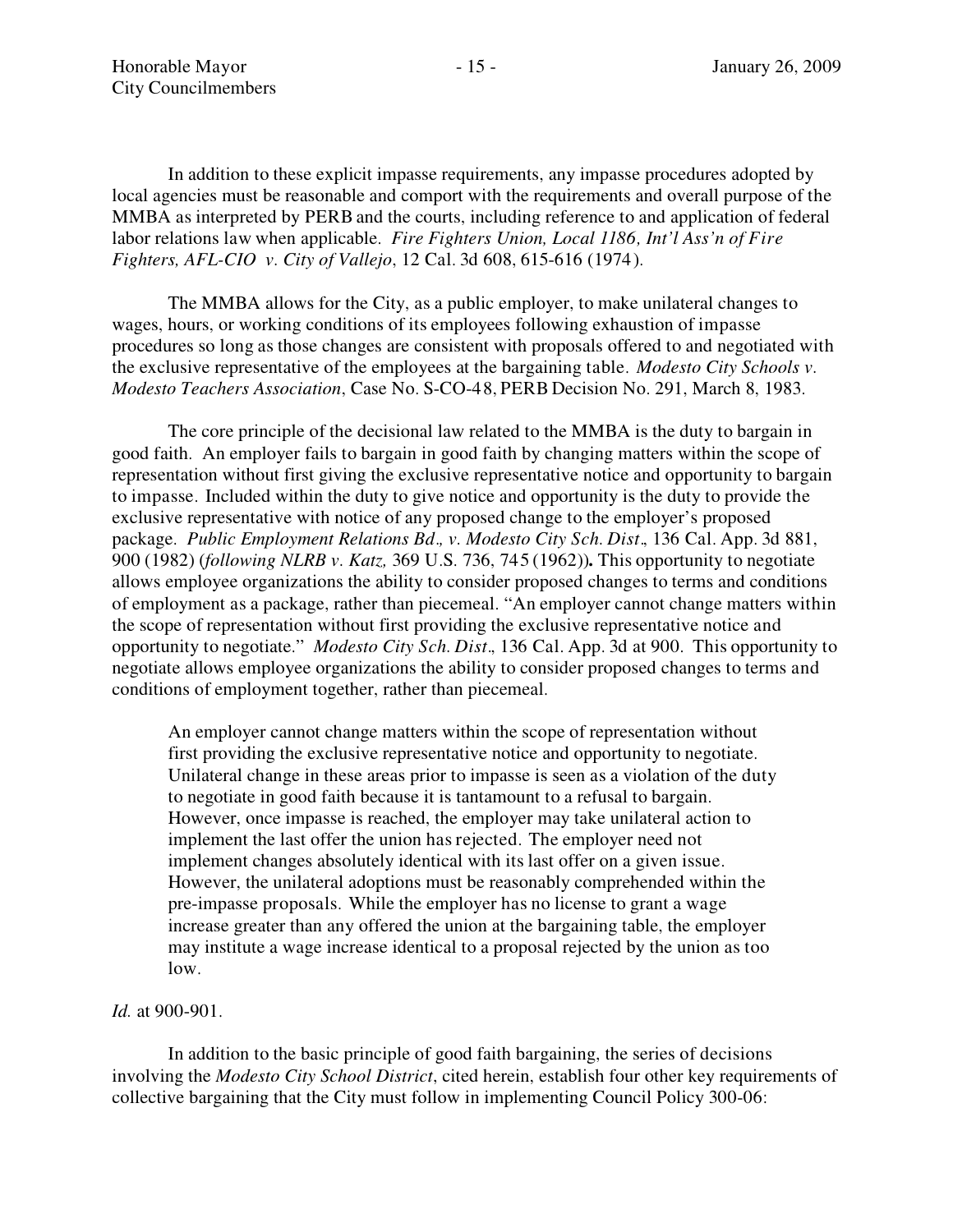# 1. Revival Of Duty To Bargain When Impasse Broken By Concessions

Although there is no duty to bargain during impasse, an impasse can be broken, and the duty to bargain can be revived by changed circumstances, particularly when one party makes or offers to make concessions that once again make bargaining potentially fruitful. The California Court of Appeal, in the *Modesto City School District*, explained:

[I]t is well settled in the private sector that a legal impasse can be terminated by nearly any change in bargaining-related circumstances. "An impasse is a fragile state of affairs and may be broken by a change in circumstances which suggests that attempts to adjust differences may no longer be futile. In such a case, the parties are obligated to resume negotiations and the employer is no longer free to implement changes in the working conditions without bargaining."

136 Cal. App. 3d at 899. Similarly, in *Modesto City Schools*, PERB Dec. No. 291, at 35 (1983), PERB looked to the National Labor Relations Act, and concluded,

[I]mpasse suspends the bargaining obligation only until "changed circumstances" indicate an agreement may be possible. "Changed circumstances" are those movements or conditions which have a significant impact on the bargaining equation. Among the circumstances which will restore the obligations to negotiate is a concession or series of concessions by one of the parties. These concessions "need only indicate that further face-to-face bargaining might be fruitful.

Stated alternatively, "a legal impasse can be terminated by nearly any change in bargainingrelated circumstances." *Modesto City Sch. Dist.*, 136 Cal. App. 3d at 899. "[A]n impasse will be broken when one party announces a retreat from some of its negotiating demands." *Id.* The duty to bargain is revived when impasse is broken.

In the *Modesto City School District* case, PERB applied the meet and conferstatute for school district impasse procedures that includes mediation and non-binding fact finding. PERB explained that if the fact finders' report provides a "basis for settlement or movements towards settlement," the impasse is broken and the parties are obligated to resume negotiations until they reach agreement or again reach impasse. PERB Dec. No. 291, at 40. Similarly, under Council Policy 300-06, the Council has the authority to break the impasse by approving an alternative proposal for the bargaining table.

# 2. Duty To Participate In Good Faith In Impasse Proceedings

A concession sufficient to break an impasse is one that marks a retreat from some negotiating demands or makes a significant shift in negotiating posture. By PERB regulation, it is an unfair practice not to exercise good faith while participating in an impasse proceeding. Cal. Code Regs., Title 8, §32603(e). In the *Modesto City School District* case, PERB concluded that negotiating parties are required to participate in good faith in impasse procedures, and that in the school district context, "the statutory impasse procedures are exhausted only when the factfinder's report has been considered in good faith, and then only if it fails to change the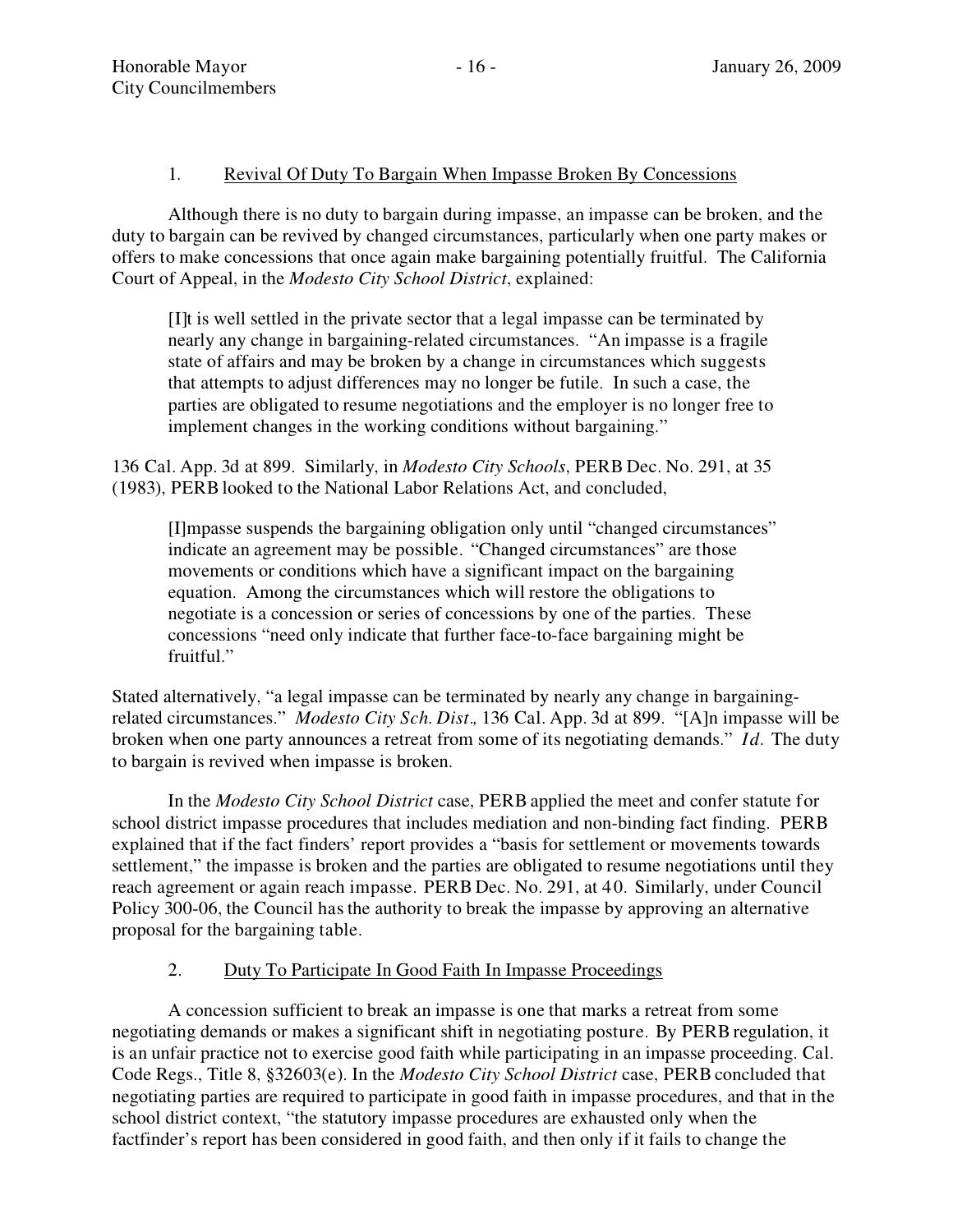circumstances and provides no basis for settlement or movement that could lead to settlement. PERB*,* Dec. No. 291, at 33. Only after the impasse procedures are exhausted may the employer refuse to negotiate further, and unilaterally implement its last, best, and final offer.

# 3. Duty To Negotiate After Impasse Does Not Continue Indefinitely

There is an end point to impasse procedures. If the parties reach impasse, and impasse is broken, but the parties again become deadlocked in the resumed negotiations process, the parties are not required to repeat the impasse procedures. In other words, public employers need not get stuck in an infinite impasse loop. PERB has clarified that the duty to bargain after an impasse is broken only continues until agreement is reached, or until the parties reach a second impasse. If there are changed circumstances and bargaining is subsequently resumed but again deadlocks, PERB cannot recertify impasse or reimpose the already exhausted impasse procedures. *Id.,* at 40-42.

Under this law, it is important that the City implement its impasse procedures in a way that allows the parties to clearly exhaust the procedures. Under Council Policy 300-06, the procedure will be exhausted only when the Council "resolves" the impasse by making a "determination" after the hearing. If negotiations were to resume after that point, and another deadlock occurred, the City would not be required to start the impasse procedure anew. The City could implement its last, best, and final offer through legislative action after receiving a report of the outcome of the revived negotiations.

# 4. Unilateral Implementation After Impasse Must Be Last, Best And Final Offer

Unilateral implementation of a public agency's last, best, and final offer is permitted under the MMBA by the provisions of Government Code section 3505.4. Unilateral implementation must be preceded by exhaustion of impasse procedures.

Unilateral change in [wages, hours, and working conditions] prior to impasse is seen as a violation of the duty to negotiate in good faith because it is tantamount to a refusal to bargain. However, once impasse is reached, the employer may take unilateral action to implement the last offer the union has rejected. The employer need not implement changes *absolutely identical* with its last offer on a given issue. However, the unilateral adoptions must be reasonably comprehended within the pre-impasse proposals. While the employer has no license to grant a wage increase *greater* than any offered the union at the bargaining table, the employer may institute a wage increase identical with one which the union has rejected as too low.

*Id.* (citations omitted, emphasis added). Consistent with Government Code section 3505.4, any unilateral implementation by an employer after impasse procedures are exhausted must be "reasonably comprehended within previous offers made and negotiated between the parties" at the bargaining table. *Modesto City Sch. District*, PERB Dec. No. 291, at 35. Ifno agreement is reached and the last, best, and final offer is not unilaterally imposed, the "status quo" must be maintained, which is defined as the "last uncontested status which preceded the pending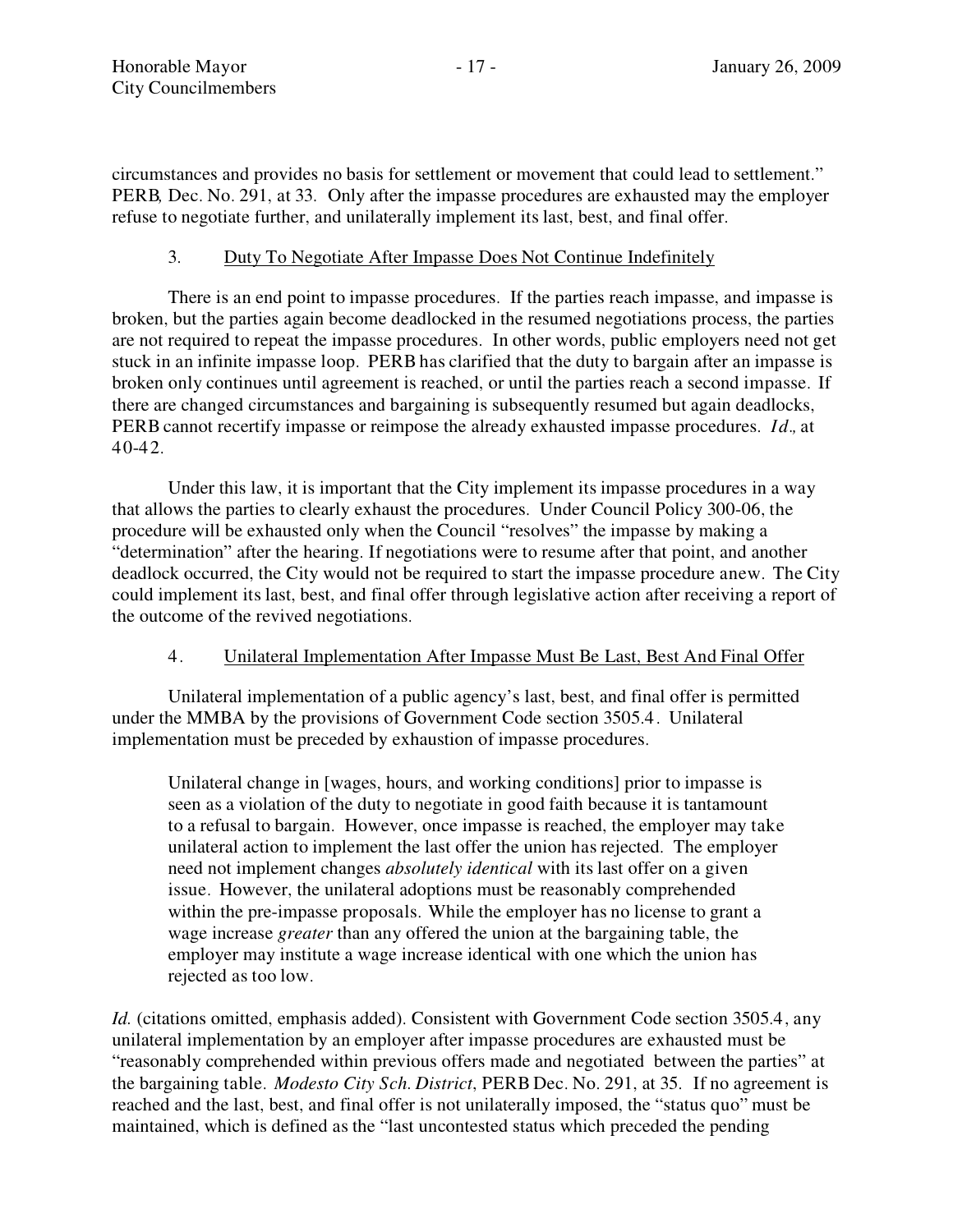controversy. *Modesto City Sch. Dist.*, 136 Cal. App. 3d at 902. PERB has described the limitations of unilateral implementation as follows:

This freedom, which the employer has after, but not before, impasse, springs from the fact that, having bargained in good faith, it has satisfied its statutory duty (citation omitted). However, the freedom to unilaterally implement policies pertains only to those issues which the District has actually had on the table and has previously bargained in good faith.

Thus, matters reasonably comprehended within pre-impasse negotiations include neither proposals better than the last best offer nor proposals less than the status quo which were not previously discussed at the table. Without offering proposals or bargaining at the table, an employer provides no notice that it is contemplating changes or positions less than the status quo. Implementation of such unilateral changes, therefore, constitutes a refusal to negotiate and circumvents the bargaining process, as much as does a first refusal to negotiate..

*Modesto City Schools v. Modesto Teachers Association*, Case No. S-CO-48, PERB Decision No. 291 (March 8, 1983)(citations and quotation omitted). While the employer has no license to grant a wage increase greater than any offered the union at the bargaining table, the employer may institute a wage increase identical with one which the union has rejected as too low. *Modesto City Sch. Dist.*, 136 Cal. App. 3d at 900-901.

## **V.** Application of the Charter and State Law to Council Policy 300-06

Under the City Charter, the City Council and Mayor both perform roles in labor negotiations. To enter into a memorandum of understanding with the City, represented employee organizations must receive approval of both the Mayor and the City Council. If the Mayor vetoes a resolution to determine a labor dispute or approve a labor agreement, the City Council has the final ability to authorize the action through reconsideration and an override of the mayoral veto.

Under the strong mayor trial form of governance, the City's position at the bargaining table should be established by the Mayor, with approval by the City Council, because the Council has ultimate authority to set salaries and to approve a memorandum of understanding between the City and the labor organizations that represent designated employees. The Mayor serves as the City's chief executive officer and has the authority to give controlling direction to the administrative service of the City and to make recommendations to the Council concerning the affairs of the City. The Council has ultimate authority to approve the salary ordinance and a memorandum of understanding.

The Mayor retains the authority to veto actions of the City Council regarding resolution of an impasse, approval of a memorandum of understanding, and introduction of the salary ordinance. The Mayor's veto may be overridden by the City Council. Both the Council and the Mayor have a duty to comply with state law principles of good faith bargaining in exercising these powers.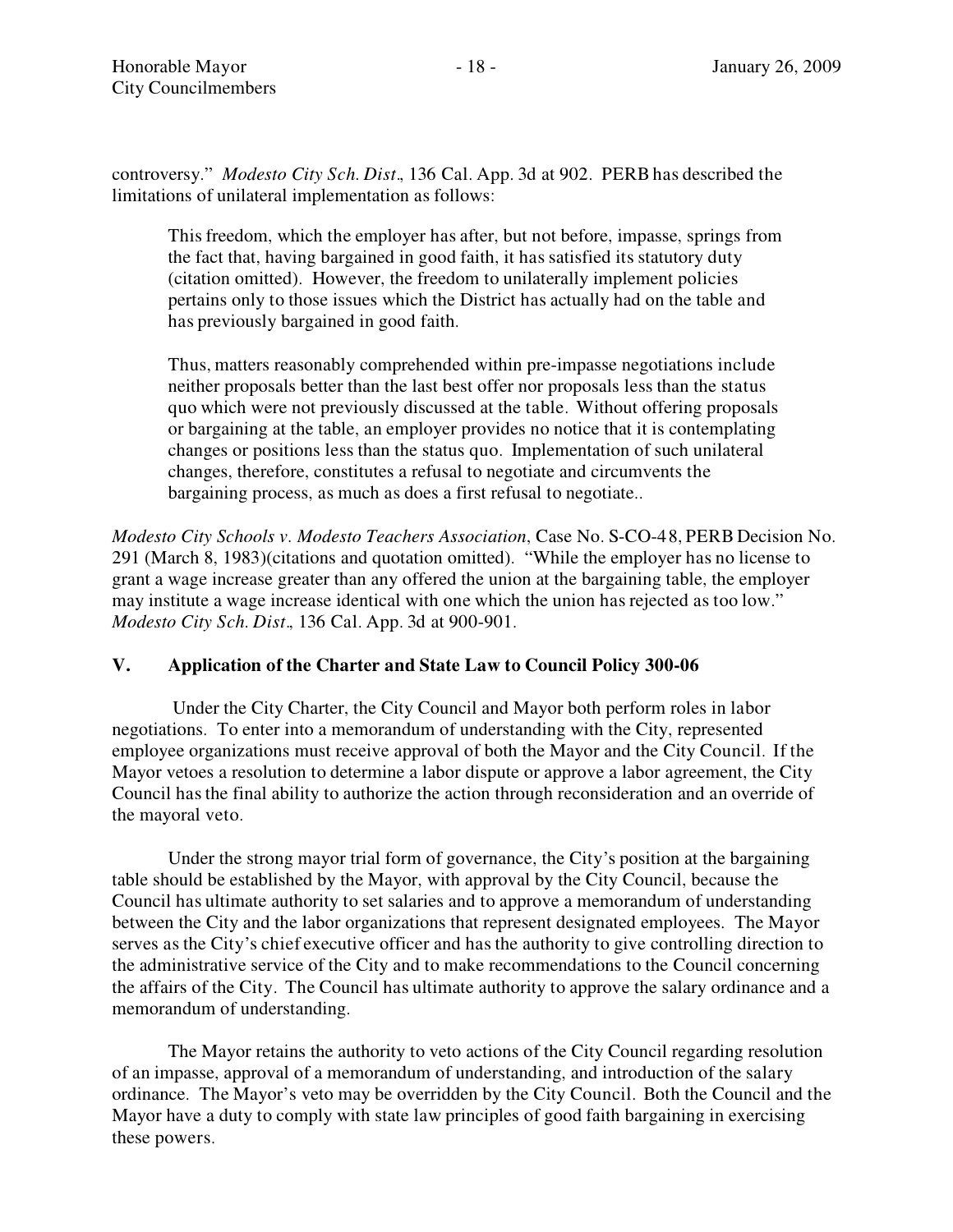Pursuant to Council Policy 300-06, if one party  $-$  either the City's negotiating team or the represented employees' bargaining team – believes the negotiations have reached an impasse, that party must declare impasse and provide written notice of the impasse to the City Council. The Mayor must then schedule an impasse meeting between the parties. The purpose of this meeting is the final attempt of the parties to discuss contested issues and determine whether agreement can be reached on the contested issues. Ifresolution is not reached, an impasse hearing must be held and conducted by the Council as follows:

- 1. Pursuant to Charter Section 265, the Mayor presents to the Council the Mayor's position regarding the City's "last, best, and final offer."
- 2. The recognized City employee organization presents its position to the Council. Ifthe employee organization offers new proposals or concessions at the hearing on impasse, those proposals or concessions would result in a lifting of the impasse, requiring a return to the bargaining table.
- 3. If there is no movement articulated by the employee organization at the impasse hearing, pursuant to Council Policy 300-06 and Government Code section 3505.4, the Council has the authority to resolve the impasse by imposing the City's last, best, and final offer presented at the bargaining table.

The Council also has the authority to resolve the impasse by proposing alternative recommendations to present to the employee organization. In making alternative proposals regarding wages, benefits, or other compensation, the Council is mandated by Charter section 11.1 to consider all relevant evidence including but not limited to the needs of the citizens of San Diego for municipal services, the ability of the citizens to pay for those services, local economic conditions and other relevant factors as the Council deems appropriate.

The Council cannot unilaterally impose an alternative proposal upon the employee organization if the proposal was not "reasonably comprehended within" the City's last, best, and final offer. The Council's approval of an alternative proposal would break the impasse and revive the duty to meet and confer. The Council should memorialize its determination in a resolution. *See* Charter  $\S270(c)$  ("All substantive actions of the Council shall be passed by adoption of an ordinance or resolution."). The resolution would be subject to the Mayor's veto, and the Council's override. However, the Mayor and the Council must use caution in exercising the veto and override so as to not abrogate the duty to bargain under the MMBA. If there is a legitimate ability to resolve the dispute through the Council's alternative proposal, the City has a duty to return to the bargaining table, because the duty to bargain in good faith would be revived. The Council's alternative proposal has the effect of changing the City's last, best, and final offer.

4. Following a discussion at the bargaining table, the Mayor, under the provision of Charter section 32.1, should return to the Council with information on the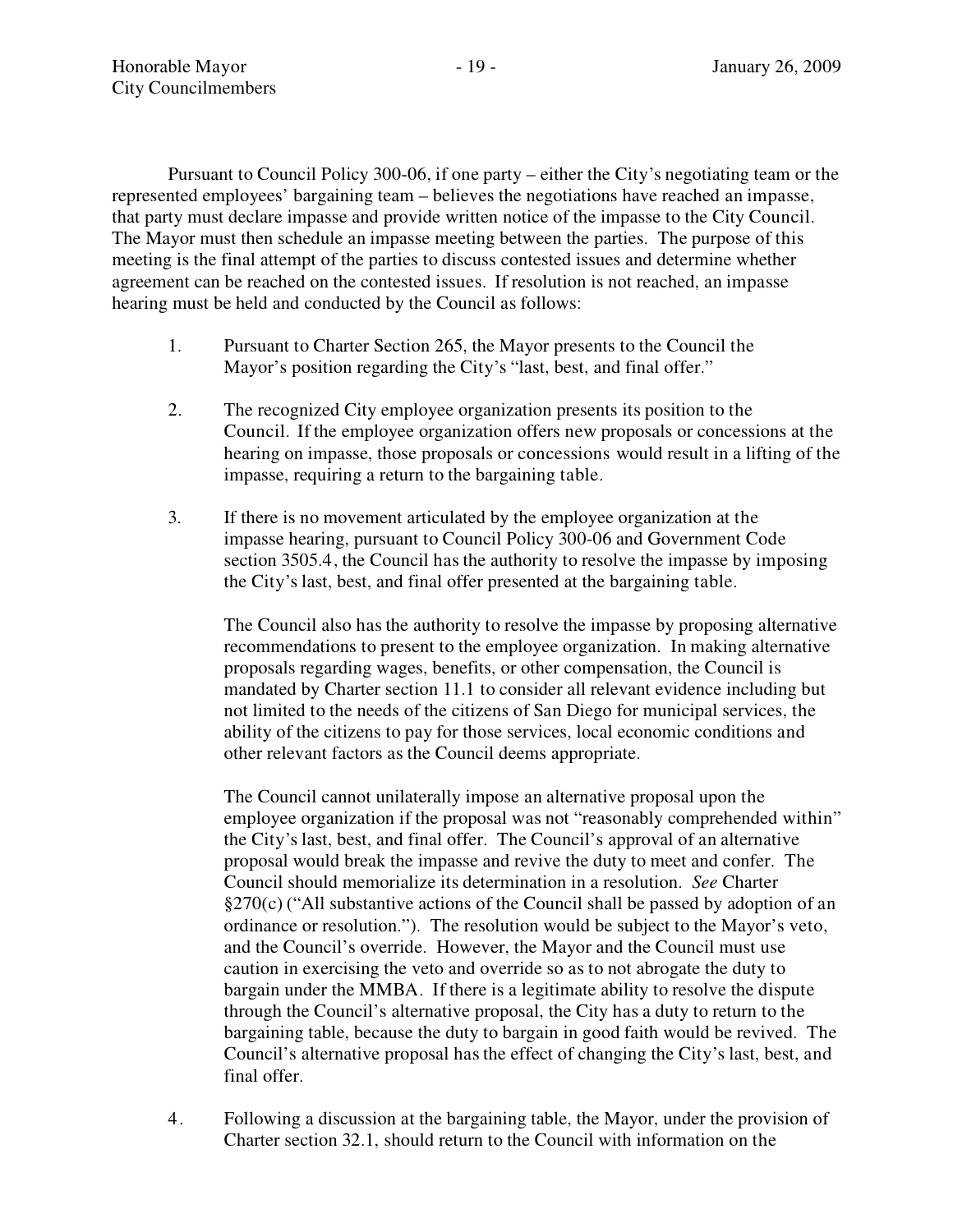outcome of the revived negotiations. If the negotiations resulted in agreement between the parties, the agreement must be presented to the Council for final determination. If the revived negotiations once again result in a deadlock, the parties would return to the Council, where the Council has the ability to impose the City's last, best, and final offer, provided it is within the initial direction made known to the parties at the Council impasse resolution hearing or at the subsequent meet and confer session.

In resolving impasses on disputes dealing with salaries, benefits, or other compensation, the Council must be mindful of the Charter-mandated deadline of April 15 of each year for introduction by the Council of the salary ordinance, which fixes the salaries of all officers and employees of the City for the following fiscal year. The salary ordinance is proposed by the Mayor for Council introduction in a form consistent with any existing memoranda of understanding with the City's recognized employee organizations, or otherwise in conformance with procedures governed by the MMBA or any other legal requirements governing labor relations that are binding on the City. Charter §285. However, the Charter-mandated deadlines do not supercede the state law duties to meet and confer in good faith, and exhaust all impasse procedures prior to unilateral implementation of terms and conditions of employment. *City of Fresno v. People ex rel. Fresno Firefighters, IAFFLocal 753*, 71 Cal. App. 4th 82, 100 (1999), *rev. denied* (July 21, 1999) (stating the duty to bargain in good faith established by the MMBA is a matter of statewide concern and of overriding legislative policy, and nothing that is or is not in a city's charter can supersede that duty).

Any agreement reached between the parties and approved by the Council or the Council's unilateral implementation action is subject to the Mayor's veto and Council's override. Any increase to salaries is subject to the Mayor's special veto set forth in the salary ordinance. Any change to salaries through the adoption of the salary ordinance must be contemplated within the City's last, best, and final offer presented at the negotiating table.

#### **CONCLUSION**

For the reasons stated in this Memorandum, it is the opinion of the City Attorney that Council Policy 300-06 must be harmonized with the Charter provisions regarding the strong mayor trial form of governance and the MMBA.

The MMBA requires the City to comply with its local rules and to exhaust its impasse procedures before unilaterally adopting any matters within the scope of bargaining. PERB has initial jurisdiction over the application of local rules. Council Policy 300-06 is a negotiated local rule that requires the Council to "resolve" impasses by "determination." The Council's ability to act in making this determination is circumscribed by the other requirements of the MMBA regarding its duty to negotiate in good faith and to participate in the impasse proceedings in good faith. Any change to the existing impasse procedures would require meet and confer with the recognized employee organizations.

The City Council and Mayor both perform roles in labor negotiations. Under the strong mayor trial form of governance, the City's position at the bargaining table should be established